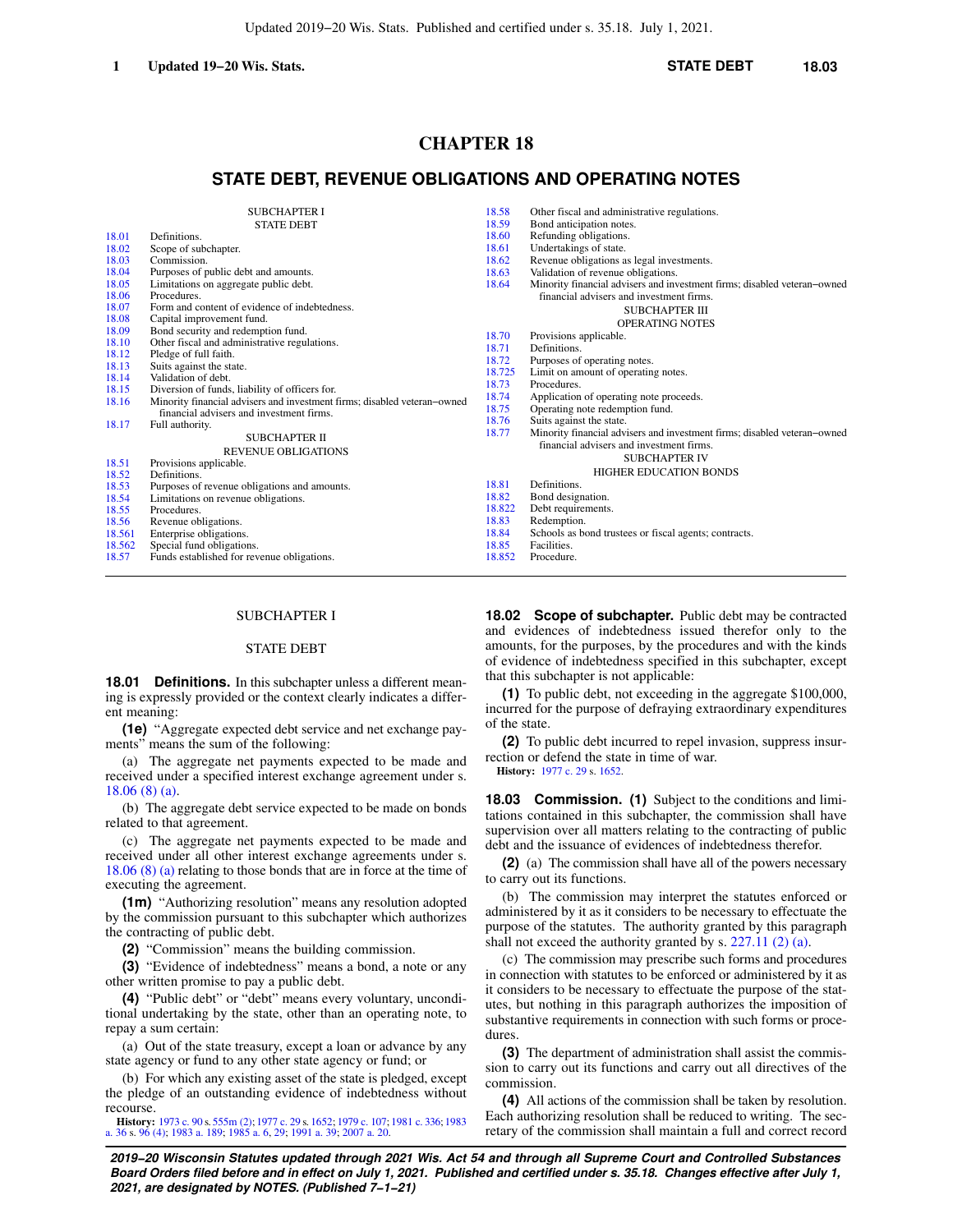**(5)** Upon request of a state department or agency, the commission shall prepare periodic reports describing the current status of indebtedness relevant to the department's or agency's program responsibilities.

**(5m)** Upon the request of a local exposition district under subch. [II of ch. 229](https://docs-preview.legis.wisconsin.gov/document/statutes/subch.%20II%20of%20ch.%20229), the commission shall serve as financial consultant to assist and coordinate the issuance of bonds of the district.

**(5s)** Upon the request of a local professional baseball park district created under subch. [III of ch. 229](https://docs-preview.legis.wisconsin.gov/document/statutes/subch.%20III%20of%20ch.%20229) or a local professional football stadium district created under subch. [IV of ch. 229](https://docs-preview.legis.wisconsin.gov/document/statutes/subch.%20IV%20of%20ch.%20229), the commission may serve as financial consultant to assist and coordinate the issuance of the bonds of a district.

**(6)** Nothing in this subchapter shall be construed to supersede the authority by statute of any state department or agency in carrying out program responsibilities for which public debt has been authorized by the legislature.

**History:** [1973 c. 90](https://docs-preview.legis.wisconsin.gov/document/acts/1973/90) s. [555m \(2\);](https://docs-preview.legis.wisconsin.gov/document/acts/1973/90,%20s.%20555m) [1977 c. 29](https://docs-preview.legis.wisconsin.gov/document/acts/1977/29) s. [1652;](https://docs-preview.legis.wisconsin.gov/document/acts/1977/29,%20s.%201652) [1983 a. 36;](https://docs-preview.legis.wisconsin.gov/document/acts/1983/36) [1985 a. 182](https://docs-preview.legis.wisconsin.gov/document/acts/1985/182) s. [57](https://docs-preview.legis.wisconsin.gov/document/acts/1985/182,%20s.%2057); [1993 a. 263;](https://docs-preview.legis.wisconsin.gov/document/acts/1993/263) [1995 a. 56;](https://docs-preview.legis.wisconsin.gov/document/acts/1995/56) [1999 a. 167.](https://docs-preview.legis.wisconsin.gov/document/acts/1999/167)

**18.04 Purposes of public debt and amounts. (1)** The commission may authorize public debt to be contracted and evidences of indebtedness to be issued therefor in an amount sufficient to fund or refund, as provided in s. [18.06 \(5\)](https://docs-preview.legis.wisconsin.gov/document/statutes/18.06(5)), or to fund, refund or acquire for any of the purposes set forth in sub. [\(5\)](https://docs-preview.legis.wisconsin.gov/document/statutes/18.04(5)) and as provided in s. [18.06 \(7\),](https://docs-preview.legis.wisconsin.gov/document/statutes/18.06(7)) the whole or any part of:

(a) Any public debt contracted pursuant to this subchapter.

(b) Any indebtedness incurred prior to January 1, 1972, by the Wisconsin State Agencies Building Corporation, Wisconsin State Colleges Building Corporation, Wisconsin State Public Building Corporation or Wisconsin University Building Corporation.

**(2)** The commission shall authorize public debt to be contracted and evidences of indebtedness to be issued for the debt up to the amounts specified by the legislature to acquire, construct, develop, extend, enlarge or improve land, waters, property, highways, buildings, equipment or facilities or to make funds available for veterans housing loans for the classes of public purposes specified by the legislature as the funds are required. The requirements for funds shall be established by that department or agency head having program responsibilities for which public debt has been authorized by the legislature.

**(3)** Each purpose enumerated in sub. [\(1\)](https://docs-preview.legis.wisconsin.gov/document/statutes/18.04(1)) shall be construed to include any premium payable with respect thereto and the expenses of funding, refunding and acquiring public debt. Each purpose specified by the legislature under subs.  $(1)$  and  $(2)$  shall be construed to include the expenses of contracting public debt.

**(5)** Public debt may be contracted under sub. [\(1\)](https://docs-preview.legis.wisconsin.gov/document/statutes/18.04(1)) for any of the following purposes:

(a) To acquire public debt contracted to make funds available for veterans housing loans under sub. [\(2\).](https://docs-preview.legis.wisconsin.gov/document/statutes/18.04(2))

(b) To fund or refund public debt contracted to make funds available for veterans housing loans under sub. [\(2\).](https://docs-preview.legis.wisconsin.gov/document/statutes/18.04(2))

(d) To acquire public debt contracted for any of the purposes under pars. [\(a\)](https://docs-preview.legis.wisconsin.gov/document/statutes/18.04(5)(a)) and [\(b\)](https://docs-preview.legis.wisconsin.gov/document/statutes/18.04(5)(b)).

**(6)** (a) Public debt may include public debt contracted to fund interest, accrued or to accrue, on the public debt and to fund reserve funds for the public debt.

(b) The commission may direct that moneys resulting from any public debt contracted under this section be deposited in the funds or accounts created or designated by resolution of the commission, including escrow accounts established under refunding escrow agreements that are authorized by the commission.

(c) Notwithstanding s. [25.17](https://docs-preview.legis.wisconsin.gov/document/statutes/25.17), moneys deposited or held in funds or accounts under par. [\(b\)](https://docs-preview.legis.wisconsin.gov/document/statutes/18.04(6)(b)) may be invested in any obligations, either through cash purchase or exchange, as specified by resolution of the commission.

(d) Notwithstanding s. [25.17,](https://docs-preview.legis.wisconsin.gov/document/statutes/25.17) moneys deposited or held in funds or accounts under par. [\(b\)](https://docs-preview.legis.wisconsin.gov/document/statutes/18.04(6)(b)) may be transferred to other funds or accounts or expended as provided by resolution of the commission, except that moneys resulting from public debt contracted for the purpose set forth in sub.  $(5)$  (b) and deposited in an escrow account shall be payable solely for the purposes of the bond security and redemption fund and for costs related to the creation and maintenance of the escrow account.

**History:** [1973 c. 90](https://docs-preview.legis.wisconsin.gov/document/acts/1973/90) s. [555m \(2\)](https://docs-preview.legis.wisconsin.gov/document/acts/1973/90,%20s.%20555m); [1975 c. 26](https://docs-preview.legis.wisconsin.gov/document/acts/1975/26); [1977 c. 29](https://docs-preview.legis.wisconsin.gov/document/acts/1977/29) s. [1652;](https://docs-preview.legis.wisconsin.gov/document/acts/1977/29,%20s.%201652) [1977 c. 317](https://docs-preview.legis.wisconsin.gov/document/acts/1977/317); [1985](https://docs-preview.legis.wisconsin.gov/document/acts/1985/6) [a. 6](https://docs-preview.legis.wisconsin.gov/document/acts/1985/6); [1987 a. 27](https://docs-preview.legis.wisconsin.gov/document/acts/1987/27); [1989 a. 31](https://docs-preview.legis.wisconsin.gov/document/acts/1989/31), [46](https://docs-preview.legis.wisconsin.gov/document/acts/1989/46); [2005 a. 22](https://docs-preview.legis.wisconsin.gov/document/acts/2005/22); [2019 a. 9.](https://docs-preview.legis.wisconsin.gov/document/acts/2019/9)

**18.05 Limitations on aggregate public debt. (1)** The aggregate public debt contracted in any calendar year for purposes specified by the legislature pursuant to s. [18.04 \(2\)](https://docs-preview.legis.wisconsin.gov/document/statutes/18.04(2)) shall not exceed an amount equal to the lesser of:

(a) Three−fourths of one percent of the aggregate value of all taxable property in the state; or

(b) Five percent of the aggregate value of all taxable property in the state less the sum of:

1. The aggregate public debt contracted pursuant to this subchapter which was outstanding as of January 1 of such calendar year after subtracting therefrom the amount on hand in the bond security and redemption fund and the amounts maintained pur-suant to s. [18.09 \(3\)](https://docs-preview.legis.wisconsin.gov/document/statutes/18.09(3)) on January 1 of such calendar year which is applicable exclusively to repayment of such outstanding public debt; and

2. The aggregate net indebtedness outstanding as of January 1 of such calendar year of the Wisconsin State Agencies Building Corporation, Wisconsin State Colleges Building Corporation, Wisconsin State Public Building Corporation and Wisconsin University Building Corporation.

**(2)** The last determination made by the department of revenue of the full market value of all general property of the state liable to taxes pursuant to s. [70.575](https://docs-preview.legis.wisconsin.gov/document/statutes/70.575) shall be the aggregate value of all taxable property in the state. The department of revenue shall certify such value when requested for use in connection with the contracting of state debt.

**(3)** The legislative audit bureau shall annually determine the amounts under sub.  $(1)$  (b) 1. and [2.](https://docs-preview.legis.wisconsin.gov/document/statutes/18.05(1)(b)2.) and shall certify such amounts when requested for use in connection with the contracting of state debt. It shall use in making such determination the fair market value of all property on hand in the sinking funds of the bond security and redemption fund. It shall take into account any anticipatory contracts under s. [18.10 \(1\).](https://docs-preview.legis.wisconsin.gov/document/statutes/18.10(1))

**History:** [1977 c. 29](https://docs-preview.legis.wisconsin.gov/document/acts/1977/29) s. [1652](https://docs-preview.legis.wisconsin.gov/document/acts/1977/29,%20s.%201652); [2009 a. 177.](https://docs-preview.legis.wisconsin.gov/document/acts/2009/177)

**18.06 Procedures. (1)** AUTHORIZING RESOLUTION. No public debt may be contracted nor evidence of indebtedness issued by the state except pursuant to an authorizing resolution. Each authorizing resolution shall state each purpose of the debt it authorizes, which need not be more specific but shall not be more general than those purposes in or pursuant to law, and the maximum principal amount of debt authorized for each such purpose. The commission may amend at any time any purpose authorized by a resolution if the amendment does not cause the total amount of debt for that purpose to exceed the statutory limit on the issuance of debt for that purpose.

**(2)** LOAN. An authorizing resolution may authorize the negotiation of a loan or loan agreement of any type, upon any terms, with any bank, savings and loan association, savings bank or credit union, or with any agency of the United States.

**(3)** NOTES. An authorizing resolution may authorize the issuance and sale of notes. Such a sale may be public or private as provided in the authorizing resolution.

**(4)** BONDS. An authorizing resolution may authorize the issuance and sale of bonds. Except as provided in subs.  $(5)$ ,  $(7)$ and [\(9\)](https://docs-preview.legis.wisconsin.gov/document/statutes/18.06(9)) and except for any bond authorized and issued under this subchapter and designated by the commission under s. [18.82](https://docs-preview.legis.wisconsin.gov/document/statutes/18.82) as a higher education bond, the sale of bonds shall be public and noticed as provided in the authorizing resolution. Any or all bids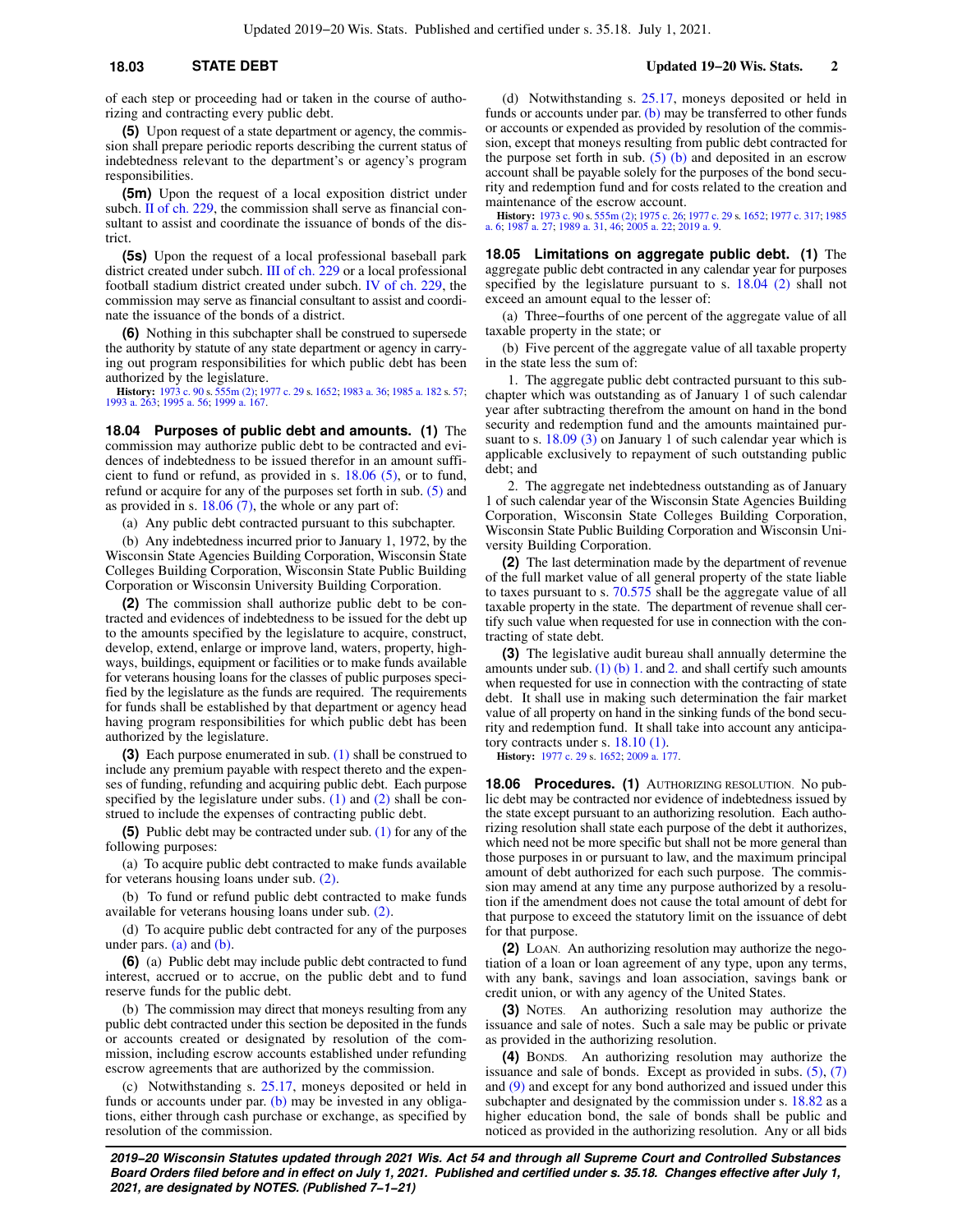received may be rejected and the sale canceled, or the sale of all or any part of the bonds negotiated, after bids at public sale have been rejected.

**(5)** FUNDING AND REFUNDING. An authorizing resolution may authorize, for any one or more of the purposes described in s. [18.04 \(1\),](https://docs-preview.legis.wisconsin.gov/document/statutes/18.04(1)) the issuance and sale of notes as provided in sub. [\(3\)](https://docs-preview.legis.wisconsin.gov/document/statutes/18.06(3)) or the issuance and sale of bonds as provided in sub. [\(4\)](https://docs-preview.legis.wisconsin.gov/document/statutes/18.06(4)). That sale may be public or private as provided in the authorizing resolution, and public debt may be exchanged in payment of or for the acquisition of other public debt.

**(6)** EXERCISE OF AUTHORITY. Public debt may be contracted and evidence of indebtedness issued therefor under one or more authorizing resolutions, unless otherwise provided in the resolution, at any time and from time to time, for any combination of purposes, in any specific amounts, at any rates of interest, at any price or percentage of par value, for any term, payable at any intervals, at any place, in any manner and having any other terms or conditions deemed necessary or useful. A resolution authorizing the contracting of public debt may provide that the public debt bear interest at variable or fixed rates, bear no interest, bear interest payable at any time or bear interest payable only at maturity or upon redemption prior to maturity. Unless sooner exercised and unless a shorter period is provided in such resolution, every authorizing resolution shall expire one year after the date of its adoption.

**(7)** SPECIAL PROCEDURES. Notwithstanding subs. [\(2\)](https://docs-preview.legis.wisconsin.gov/document/statutes/18.06(2)) to [\(5\)](https://docs-preview.legis.wisconsin.gov/document/statutes/18.06(5)), the following procedures apply to public debt contracted for any of the purposes under s. [18.04 \(5\)](https://docs-preview.legis.wisconsin.gov/document/statutes/18.04(5)) or contracted for the purpose of making funds available for veterans housing loans:

(a) The public debt may be sold at public or private sale.

(b) The public debt may be exchanged publicly or privately in payment of or for the acquisition of other public debt.

(c) The public debt may be sold for par value or at a premium or discount from par value.

(d) The public debt may bear interest at variable or fixed rates as provided in or pursuant to the resolution authorizing the contracting of the public debt or, if the resolution so provides, may bear no interest, bear interest payable at any time or bear interest payable only at maturity or upon redemption prior to maturity.

**(8)** PUBLIC DEBT, AGREEMENTS. (a) Subject to pars. [\(am\)](https://docs-preview.legis.wisconsin.gov/document/statutes/18.06(8)(am)) and [\(ar\),](https://docs-preview.legis.wisconsin.gov/document/statutes/18.06(8)(ar)) at the time of, or in anticipation of, contracting public debt and at any time thereafter while the public debt is outstanding, the commission may enter into agreements and ancillary arrangements relating to the public debt, including liquidity facilities, remarketing or dealer agreements, letter of credit agreements, insurance policies, guaranty agreements, reimbursement agreements, indexing agreements, or interest exchange agreements. The commission shall determine all of the following, if applicable, with respect to any such agreement or ancillary arrangement:

1. For any payment to be received with respect to the agreement or ancillary arrangement, whether the payment will be deposited into the bond security and redemption fund or the capital improvement fund.

2. For any payment to be made with respect to the agreement or ancillary arrangement, whether the payment will be made from the bond security and redemption fund or the capital improvement fund and the timing of any transfer of funds.

(am) With respect to any interest exchange agreement or agreements specified in par. [\(a\)](https://docs-preview.legis.wisconsin.gov/document/statutes/18.06(8)(a)), all of the following shall apply:

1. The commission shall contract with an independent financial consulting firm to determine if the terms and conditions of the agreement reflect a fair market value, as of the proposed date of the execution of the agreement.

2. The interest exchange agreement must identify by maturity, bond issue, or bond purpose the debt or obligation to which the agreement is related. The determination of the commission included in an interest exchange agreement that such agreement relates to a debt or obligation shall be conclusive.

3. The resolution authorizing the commission to enter into any interest exchange agreement shall require that the terms and conditions of the agreement reflect a fair market value as of the date of execution of the agreement, as reflected by the determination of the independent financial consulting firm under subd. [1.,](https://docs-preview.legis.wisconsin.gov/document/statutes/18.06(8)(am)1.) and shall establish guidelines for any such agreement, including the following:

a. The conditions under which the commission may enter into the agreements.

b. The form and content of the agreements.

c. The aspects of risk exposure associated with the agreements.

d. The standards and procedures for counterparty selection.

e. The standards for the procurement of, and the setting aside of reserves, if any, in connection with, the agreements.

f. The provisions, if any, for collateralization or other requirements for securing any counterparty's obligations under the agreements.

g. A system for financial monitoring and periodic assessment of the agreements.

(ar) 1. Subject to subd. [2.,](https://docs-preview.legis.wisconsin.gov/document/statutes/18.06(8)(ar)2.) the terms and conditions of an interest exchange agreement under par. [\(a\)](https://docs-preview.legis.wisconsin.gov/document/statutes/18.06(8)(a)) shall not be structured so that, as of the trade date of the agreement, both of the following are reasonably expected to occur:

a. The aggregate expected debt service and net exchange payments relating to the agreement during the fiscal year in which the trade date occurs will be less than the aggregate expected debt service and net exchange payments relating to the agreement that would be payable during that fiscal year if the agreement is not executed.

b. The aggregate expected debt service and net exchange payments relating to the agreement in subsequent fiscal years will be greater than the aggregate expected debt service and net exchange payments relating to the agreement that would be payable in those fiscal years if the agreement is not executed.

2. Subdivision [1.](https://docs-preview.legis.wisconsin.gov/document/statutes/18.06(8)(ar)1.) shall not apply if either of the following occurs:

a. The commission receives a determination by the independent financial consulting firm under par. [\(am\) 1.](https://docs-preview.legis.wisconsin.gov/document/statutes/18.06(8)(am)1.) that the terms and conditions of the agreement reflect payments by the state that represent on−market rates as of the trade date for the particular type of agreement.

b. The commission provides written notice to the joint committee on finance of its intention to enter into an agreement that is reasonably expected to satisfy subd. [1.](https://docs-preview.legis.wisconsin.gov/document/statutes/18.06(8)(ar)1.), and the joint committee on finance either approves or disapproves, in writing, the commission's entering into the agreement within 14 days of receiving the written notice from the commission.

3. This paragraph shall not limit the liability of the state under an agreement if actual contracted net exchange payments in any fiscal year are less than or exceed original expectations.

(b) The commission may delegate to other persons the authority and responsibility to take actions necessary and appropriate to implement agreements and ancillary arrangements under pars. [\(a\)](https://docs-preview.legis.wisconsin.gov/document/statutes/18.06(8)(a)) and [\(am\)](https://docs-preview.legis.wisconsin.gov/document/statutes/18.06(8)(am)).

(c) Any public debt may include public debt contracted to fund interest, accrued or to accrue, on the public debt.

(d) Semiannually, during any year in which the state is a party to an agreement entered into pursuant to par. [\(a\) \(intro.\)](https://docs-preview.legis.wisconsin.gov/document/statutes/18.06(8)(a)(intro.)), the department of administration shall submit a report to the commission and to the cochairpersons of the joint committee on finance listing all such agreements. The report shall include all of the following:

1. A description of each agreement, including a summary of its terms and conditions, rates, maturity, and the estimated market value of each agreement.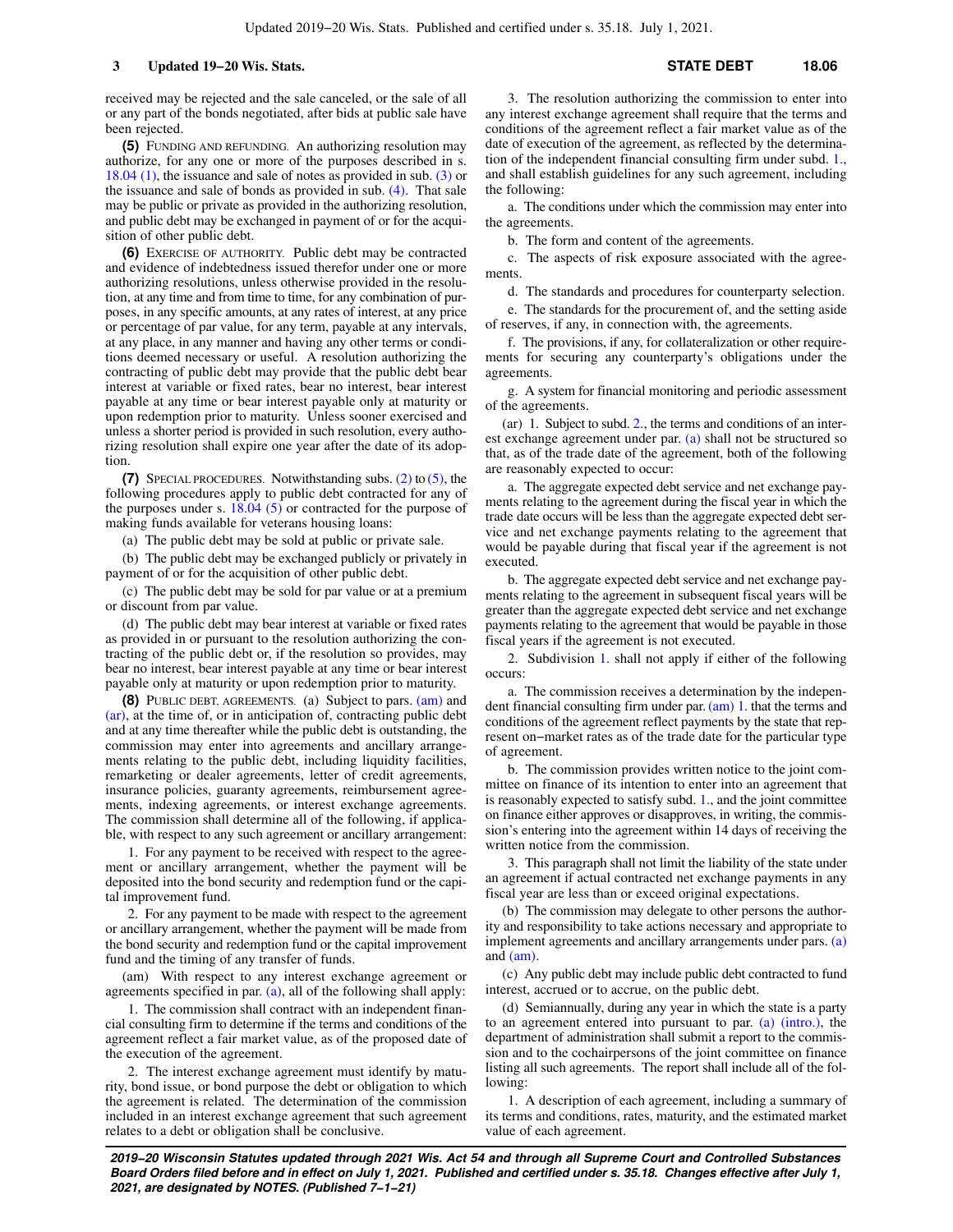2. An accounting of amounts that were required to be paid and received on each agreement.

3. Any credit enhancement, liquidity facility, or reserves, including an accounting of the costs and expenses incurred by the state.

4. A description of the counterparty to each agreement.

5. A description of the counterparty risk, the termination risk, and other risks associated with each agreement.

**(9)** CLEAN WATER FUND PROGRAM AND SAFE DRINKING WATER LOAN PROGRAM BONDS. Notwithstanding sub.  $(4)$ , the sale of bonds under this subchapter to provide revenue for the clean water fund program or the safe drinking water loan program may be a private sale to the environmental improvement fund under s. [25.43](https://docs-preview.legis.wisconsin.gov/document/statutes/25.43), if the bonds sold are held or owned by the environmental improvement fund, or a public sale, as provided in the authorizing resolution.

**History:** [1977 c. 317](https://docs-preview.legis.wisconsin.gov/document/acts/1977/317); [1979 c. 107;](https://docs-preview.legis.wisconsin.gov/document/acts/1979/107) [1981 c. 336;](https://docs-preview.legis.wisconsin.gov/document/acts/1981/336) [1983 a. 368](https://docs-preview.legis.wisconsin.gov/document/acts/1983/368); [1985 a. 6;](https://docs-preview.legis.wisconsin.gov/document/acts/1985/6) [1987 a.](https://docs-preview.legis.wisconsin.gov/document/acts/1987/27) [27;](https://docs-preview.legis.wisconsin.gov/document/acts/1987/27) [1989 a. 31,](https://docs-preview.legis.wisconsin.gov/document/acts/1989/31) [46,](https://docs-preview.legis.wisconsin.gov/document/acts/1989/46) [68](https://docs-preview.legis.wisconsin.gov/document/acts/1989/68), [366;](https://docs-preview.legis.wisconsin.gov/document/acts/1989/366) [1991 a. 39,](https://docs-preview.legis.wisconsin.gov/document/acts/1991/39) [221](https://docs-preview.legis.wisconsin.gov/document/acts/1991/221); [1993 a. 16;](https://docs-preview.legis.wisconsin.gov/document/acts/1993/16) [1995 a. 27;](https://docs-preview.legis.wisconsin.gov/document/acts/1995/27) [1997 a. 27;](https://docs-preview.legis.wisconsin.gov/document/acts/1997/27) [2005](https://docs-preview.legis.wisconsin.gov/document/acts/2005/22) [a. 22](https://docs-preview.legis.wisconsin.gov/document/acts/2005/22); [2007 a. 20;](https://docs-preview.legis.wisconsin.gov/document/acts/2007/20) [2009 a. 180](https://docs-preview.legis.wisconsin.gov/document/acts/2009/180); [2019 a. 9.](https://docs-preview.legis.wisconsin.gov/document/acts/2019/9)

#### **18.07 Form and content of evidence of indebtedness.**

**(1)** Any provision of s. [403.104](https://docs-preview.legis.wisconsin.gov/document/statutes/403.104) to the contrary notwithstanding, every evidence of indebtedness and every interest coupon appurtenant thereto is declared to be a negotiable instrument.

**(2)** Every loan agreement entered into pursuant to s. [18.06 \(2\)](https://docs-preview.legis.wisconsin.gov/document/statutes/18.06(2)) and every evidence of indebtedness given under such a loan agreement shall be executed in the name of and for the state by the secretary of the commission. Every other evidence of indebtedness shall be executed in the name of and for the state by the governor and by the secretary of administration and shall be sealed with the great seal of the state or a facsimile thereof of any size. The facsimile signature of either the governor or secretary of administration or both may be imprinted in lieu of the manual signature of such officer, as the commission directs, if approved by such officer. Evidence of indebtedness bearing the manual or facsimile signature of a person in office at the time such signature was signed or imprinted shall be fully valid notwithstanding that before or after the delivery thereof such person ceased to hold such office.

**(3)** Every evidence of indebtedness shall be dated not later than the date issued, shall contain a reference by date to the appropriate authorizing resolution or resolutions and shall be in accordance therewith and, if issued for any one or more of the purposes described in s. [18.04 \(1\)](https://docs-preview.legis.wisconsin.gov/document/statutes/18.04(1)), shall so state.

**(4)** An evidence of indebtedness and any interest coupon appurtenant thereto shall be in such form and contain such statements or terms, not in conflict with law or with the appropriate authorizing resolution or resolutions, as the commission directs. **History:** [1973 c. 90](https://docs-preview.legis.wisconsin.gov/document/acts/1973/90) s. [555m \(2\);](https://docs-preview.legis.wisconsin.gov/document/acts/1973/90,%20s.%20555m) [1981 c. 20;](https://docs-preview.legis.wisconsin.gov/document/acts/1981/20) [2003 a. 33](https://docs-preview.legis.wisconsin.gov/document/acts/2003/33).

**18.08 Capital improvement fund. (1)** (a) All moneys resulting from the contracting of public debt or any payment to be received with respect to any agreement or ancillary arrangement entered into under s.  $18.06(8)(a)$  with respect to any such public debt and any moneys transferred under s. [20.370 \(5\) \(hq\)](https://docs-preview.legis.wisconsin.gov/document/statutes/20.370(5)(hq)) or [\(hr\)](https://docs-preview.legis.wisconsin.gov/document/statutes/20.370(5)(hr)) shall be credited to a separate and distinct fund, established in the state treasury, designated as the capital improvement fund, except that:

1. Such moneys which represent accrued interest on bonds issued, or are for purposes of funding or refunding bonds pursuant to s. [18.06 \(5\),](https://docs-preview.legis.wisconsin.gov/document/statutes/18.06(5)) shall be credited to one or more of the sinking funds of the bond security and redemption fund or to the state building trust fund.

2. Any such moneys that represent any payments received pursuant to any agreement or ancillary arrangement entered into under s. [18.06 \(8\) \(a\)](https://docs-preview.legis.wisconsin.gov/document/statutes/18.06(8)(a)) with respect to any such public debt may be credited to one or more of the sinking funds of the bond security and redemption fund or to the capital improvement fund, as determined by the commission.

3. Premiums required for deposit in reserve funds or those necessary to make cost of issuance and other ancillary payments may be credited to one or more of the sinking funds of the bond security and redemption fund or to the capital improvement fund, as determined by the commission.

(b) Moneys within the capital improvement fund shall be segregated into separate and distinct accounts according to the program purposes defined under ch. [20](https://docs-preview.legis.wisconsin.gov/document/statutes/ch.%2020) for which public debt has been authorized by the legislature.

**(1m)** With respect to premium proceeds deposited in the capital improvement fund, all of the following shall apply:

(a) Premium proceeds shall first be used for the purposes for which the bonds were issued in proportion to the par value of the bond issue. If the premiums are used for the purposes, the authorized bonding authorization for those purposes is reduced by the amount of premiums that are used.

(b) Any premiums not used for the purposes for which bonding was authorized may be used for other purposes, as determined by the commission. If the premiums are used for any other purposes, the authorized bonding authorization for those purposes is reduced by the amount of premiums that are used.

**(2)** The capital improvement fund may be expended, pursuant to appropriations, only for the purposes and in the amounts for which the public debts have been contracted, for the payment of principal and interest on loans or on notes, for the payment due, if any, under an agreement or ancillary arrangement entered into under s. [18.06 \(8\) \(a\)](https://docs-preview.legis.wisconsin.gov/document/statutes/18.06(8)(a)) with respect to any such public debt, for the purposes identified under s.  $20.867$  (2) (v) and [\(4\) \(q\)](https://docs-preview.legis.wisconsin.gov/document/statutes/20.867(4)(q)), and for expenses incurred in contracting public debt.

**(3)** Moneys of the capital improvement fund may be commingled only for the purpose of investment with other public funds, but they shall be invested only as provided in s. [18.04 \(6\)](https://docs-preview.legis.wisconsin.gov/document/statutes/18.04(6)) or [25.17 \(3\) \(b\).](https://docs-preview.legis.wisconsin.gov/document/statutes/25.17(3)(b)) All such investments shall be the exclusive property of the fund and all earnings on or income from such investments shall be credited to the fund and shall, subject to subs. [\(5\)](https://docs-preview.legis.wisconsin.gov/document/statutes/18.08(5)) and [\(6\),](https://docs-preview.legis.wisconsin.gov/document/statutes/18.08(6)) become available for any of the purposes under sub. [\(2\).](https://docs-preview.legis.wisconsin.gov/document/statutes/18.08(2)) Before October 1, 1983, earnings from that portion created by self−amortizing projects may be transferred by resolution of the commission to the bond security and redemption fund to be used as provided in s. [18.09 \(4\).](https://docs-preview.legis.wisconsin.gov/document/statutes/18.09(4))

**(4)** If at any time it appears that there will not be on hand in the capital improvement fund sufficient moneys for the payment of principal and interest on loans or on notes or for the payment due, if any, under an agreement or ancillary arrangement that has been entered into under s. [18.06 \(8\) \(a\)](https://docs-preview.legis.wisconsin.gov/document/statutes/18.06(8)(a)) with respect to any public debt and that has been determined to be payable from the capital improvement fund under s. [18.06 \(8\) \(a\) 2.](https://docs-preview.legis.wisconsin.gov/document/statutes/18.06(8)(a)2.), the department of administration shall transfer to such fund, out of the appropriation made pursuant to s. [20.866,](https://docs-preview.legis.wisconsin.gov/document/statutes/20.866) a sum sufficient which, together with any available money on hand in such fund, is sufficient to make such payment.

**(5)** Before October 31, 1983, there shall be transferred to the bond security and redemption fund the interest earnings accrued to the capital improvement fund before October 1, 1983 due to the investment of moneys from the contracting of public debt under s. [20.866 \(2\) \(u\)](https://docs-preview.legis.wisconsin.gov/document/statutes/20.866(2)(u)) to [\(uv\)](https://docs-preview.legis.wisconsin.gov/document/statutes/20.866(2)(uv)). These funds shall be used for meeting periodic principal, interest and premiums due, if any, on principal repayment and interest payments required from the transportation fund on this public debt.

**(6)** Before October 31, 1983, there shall be transferred to the bond security and redemption fund the interest earnings accrued to the capital improvement fund before October 1, 1983, due to the investment of moneys from the contracting of public debt under s. [20.866 \(2\) \(tm\)](https://docs-preview.legis.wisconsin.gov/document/statutes/20.866(2)(tm)) to [\(to\)](https://docs-preview.legis.wisconsin.gov/document/statutes/20.866(2)(to)). These funds shall be used for meeting periodic principal, interest and premiums due, if any, on principal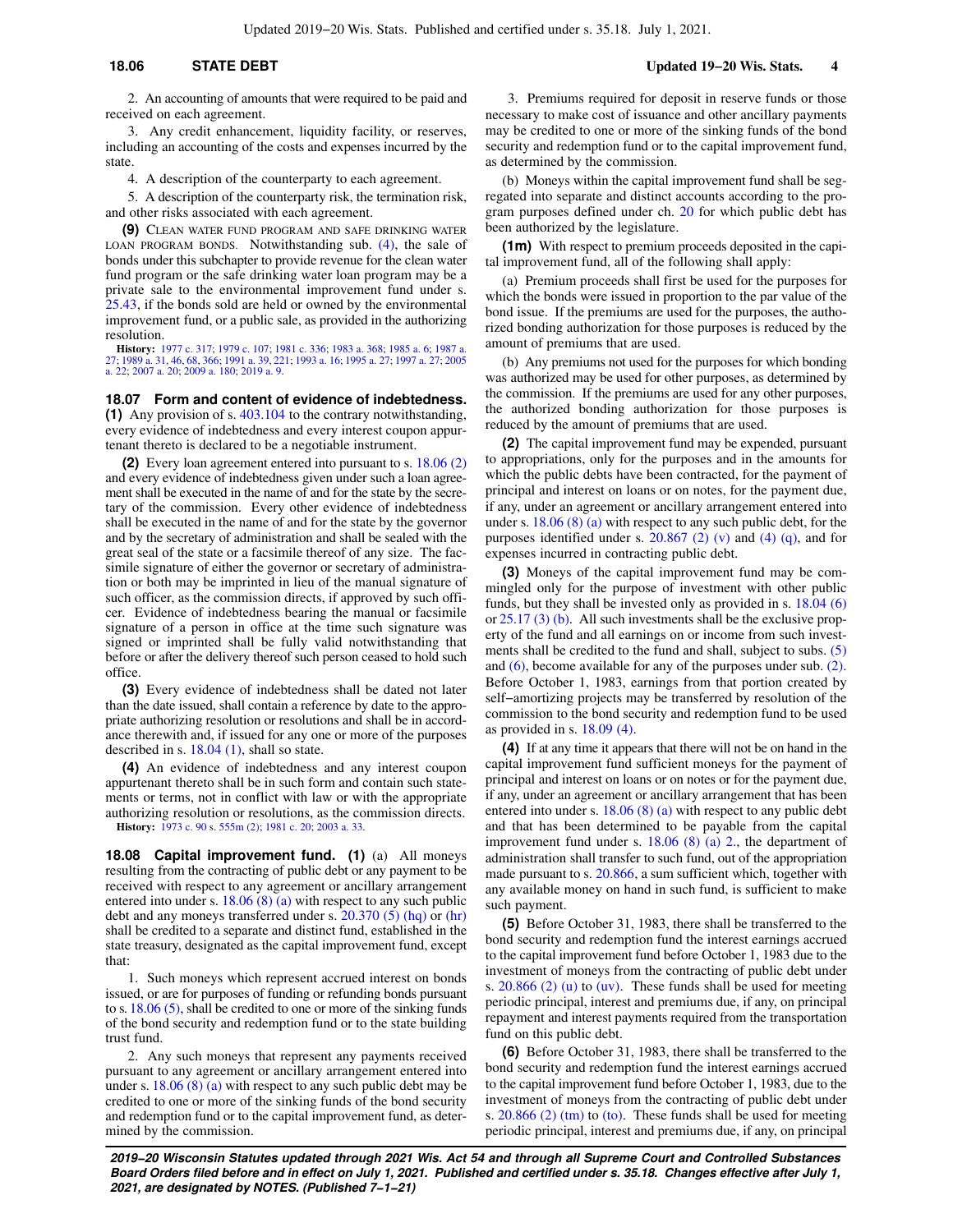repayment and interest payments required from the general fund on this public debt.

**History:** [1971 c. 125;](https://docs-preview.legis.wisconsin.gov/document/acts/1971/125) [1973 c. 90](https://docs-preview.legis.wisconsin.gov/document/acts/1973/90) ss. [32c,](https://docs-preview.legis.wisconsin.gov/document/acts/1973/90,%20s.%2032c) [555m \(2\)](https://docs-preview.legis.wisconsin.gov/document/acts/1973/90,%20s.%20555m); [1973 c. 243;](https://docs-preview.legis.wisconsin.gov/document/acts/1973/243) [1975 c. 39;](https://docs-preview.legis.wisconsin.gov/document/acts/1975/39) [1977](https://docs-preview.legis.wisconsin.gov/document/acts/1977/29)<br>[c. 29](https://docs-preview.legis.wisconsin.gov/document/acts/1977/29) ss. [1652,](https://docs-preview.legis.wisconsin.gov/document/acts/1977/29,%20s.%201652) [1654 \(1\);](https://docs-preview.legis.wisconsin.gov/document/acts/1977/29,%20s.%201654) [1977 c. 317,](https://docs-preview.legis.wisconsin.gov/document/acts/1977/317) [418](https://docs-preview.legis.wisconsin.gov/document/acts/1977/418); [1979 c. 34;](https://docs-preview.legis.wisconsin.gov/document/acts/1979/34) [1983 a. 27](https://docs-preview.legis.wisconsin.gov/document/acts/1983/27) ss. [111n](https://docs-preview.legis.wisconsin.gov/document/acts/1983/27,%20s.%20111n), [2202 \(5\)](https://docs-preview.legis.wisconsin.gov/document/acts/1983/27,%20s.%202202);<br>[1987 a. 27](https://docs-preview.legis.wisconsin.gov/document/acts/1987/27); [2007 a. 20](https://docs-preview.legis.wisconsin.gov/document/acts/2007/20); [2013 a. 20;](https://docs-preview.legis.wisconsin.gov/document/acts/2013/20) [2021 a. 58.](https://docs-preview.legis.wisconsin.gov/document/acts/2021/58)

**18.09 Bond security and redemption fund. (1)** When bonds are authorized, there shall be established in the state treasury a bond security and redemption fund separate and distinct from every other fund, which shall contain separate and distinct sinking funds for each particular bond issue.

**(2)** Each sinking fund shall be expended, and all moneys from time to time on hand therein are irrevocably appropriated, in sums sufficient, only for the payment of principal and interest on the bonds giving rise to it, premium, if any, due upon redemption of any such bonds, and payment due, if any, under an agreement or ancillary arrangement that has been entered into under s. [18.06 \(8\)](https://docs-preview.legis.wisconsin.gov/document/statutes/18.06(8)(a)) [\(a\)](https://docs-preview.legis.wisconsin.gov/document/statutes/18.06(8)(a)) with respect to any such bonds and that has been determined to be payable from the bond security and redemption fund under s. [18.06 \(8\) \(a\) 2.](https://docs-preview.legis.wisconsin.gov/document/statutes/18.06(8)(a)2.)

**(3)** One year after interest has ceased to accrue on all of the bonds giving rise to a sinking fund, all moneys on hand in such sinking fund shall be paid over and transferred to the state building trust fund and the sinking fund shall be closed. An amount equal to the aggregate face value of all outstanding bonds and the accrued interest thereon for which no sinking fund exists shall be maintained in the state building trust fund applicable exclusively to the payment of such bonds and interest.

**(4)** Moneys of the bond security and redemption fund may be commingled only for the purpose of investment with other public funds, and they may be invested only as provided in s. [18.04 \(6\)](https://docs-preview.legis.wisconsin.gov/document/statutes/18.04(6)) or [25.17 \(3\) \(dr\).](https://docs-preview.legis.wisconsin.gov/document/statutes/25.17(3)(dr)) All such investments shall be the exclusive property of such fund and all earnings on or income from such investments plus any transfers from the capital improvement fund under s.  $18.08$  (3), [\(5\)](https://docs-preview.legis.wisconsin.gov/document/statutes/18.08(5)) or [\(6\)](https://docs-preview.legis.wisconsin.gov/document/statutes/18.08(6)) shall be distributed to the respective sinking funds by the department of administration for use in meeting periodic principal and interest payments on bonds issued.

**(5)** There shall be transferred to each sinking fund a sum sufficient for the payment of the principal, interest and premium due, if any, on the bonds giving rise to it as the same falls due. Such transfers shall be so timed that there is at all times on hand in the sinking fund an amount not less than the aggregate amount of principal, interest and premium, if any, to be paid out of it during the ensuing 15 days. The amount of any transfer scheduled to be made to the sinking fund from an escrow account established under a refunding escrow agreement on or before the due date of any payment of principal, interest or premium shall be treated as an amount on hand in the sinking fund as of the 16th day before the due date or as of the 46th day before the due date if operating notes are outstanding. Notwithstanding the foregoing, no further such transfer need be made after there are on hand in the sinking fund from any source assets sufficient to pay the aggregate face value of all of the bonds giving rise to it outstanding, the amount of any premium payable on such payment and the amount of interest to accrue on such bonds until payment.

**History:** [1971 c. 125](https://docs-preview.legis.wisconsin.gov/document/acts/1971/125); [1983 a. 27](https://docs-preview.legis.wisconsin.gov/document/acts/1983/27) s. [2202 \(5\)](https://docs-preview.legis.wisconsin.gov/document/acts/1983/27,%20s.%202202); [1985 a. 6](https://docs-preview.legis.wisconsin.gov/document/acts/1985/6); [1987 a. 27](https://docs-preview.legis.wisconsin.gov/document/acts/1987/27); [2007 a. 20](https://docs-preview.legis.wisconsin.gov/document/acts/2007/20). The terms of a statute in effect at the time of a bond issue providing for specific transfers of funds to a sinking fund are a part of the bond obligation that cannot be changed by retroactive application of an amendment to that statute. 61 Atty. Gen. 93.

**18.10 Other fiscal and administrative regulations. (1)** ANTICIPATORY CONTRACTS. After adoption of an authorizing resolution for a purpose which is to be accomplished wholly or in part through performance of an executory contract by some other contracting party, such contract may be entered into prior to the contracting of the debt authorized by such resolution with like effect as if the funds necessary for payments on the contract were already available. In such cases the debt authorized by such resolution shall be deemed to have been contracted pursuant to such resolution in the amount necessary to make such payments on the date such contract is entered into and the authority of such resolution shall promptly thereafter be exercised.

**(2)** LAWFUL MONEY. All money borrowed by the state shall be lawful money of the United States and all public debt shall be payable in such money.

**(3)** MANAGEMENT OF FUNDS AND RECORDS. The capital improvement fund and the bond security and redemption fund shall be managed as provided by law for other state funds. The department of administration shall maintain full and correct records of each fund. The legislative audit bureau shall audit each such fund as of January 1 of each year reconciling all transactions and showing the fair market value of all property on hand.

**(4)** DEBT HELD BY STATE. All evidence of indebtedness owned or held by any state fund shall be deemed to be outstanding in all respects and the agency having such fund under its control shall have the same rights with respect to such evidence of indebtedness as a private party, but if any sinking fund acquires bonds which gave rise to such fund, such bonds shall be deemed paid for all purposes and no longer outstanding and shall be canceled as provided in sub. [\(11\)](https://docs-preview.legis.wisconsin.gov/document/statutes/18.10(11)). All evidence of indebtedness owned by any state fund shall be registered to the fullest extent registrable.

**(5)** REGISTRATION. The department of administration shall act as registrar for evidences of indebtedness registrable as to principal or interest or both. No transfer of a registered evidence of indebtedness is valid unless made on the register maintained by the department of administration for that purpose, and the state shall be entitled to treat the registered owner as the owner of such instrument for all purposes. Payments of principal and interest, when registered as to interest, of registered instruments shall be by electronic funds transfer, check, share draft or other draft to the registered owner at the owner's address as it appears on the register, unless the commission has otherwise provided. Information in the register relating to the owners of evidence of indebtedness is not available for inspection and copying under s. [19.35 \(1\).](https://docs-preview.legis.wisconsin.gov/document/statutes/19.35(1)) The commission may make such other provisions respecting registration as it deems necessary or useful. The department of administration may enter into a contract for the performance of any of his or her functions under this subsection and sub. [\(7\)](https://docs-preview.legis.wisconsin.gov/document/statutes/18.10(7)).

**(6)** REPLACEMENT OF INSTRUMENTS. If any bond or note becomes mutilated or is destroyed, lost or stolen, the commission shall execute and deliver a new bond or note of like date of issue, maturity date, principal amount and interest rate per year as the bond or note so mutilated, destroyed, lost or stolen, in exchange and substitution for such mutilated bond or note or in lieu of and substitution for the bond or note destroyed, lost or stolen, upon filing with the commission evidence satisfactory to the commission that such bond or note has been destroyed, lost or stolen and proof of ownership thereof, and upon furnishing the commission with indemnity satisfactory to it and complying with such other reasonable rules as the commission promulgates and paying such expenses as the commission may incur. The bonds or notes so surrendered to the commission shall be canceled by it.

**(7)** RECORD OF INSTRUMENTS. The department of administration or the department's agent shall maintain records containing a full and correct description of each evidence of indebtedness issued, identifying it and showing its date, issue, amount, interest rate, payment dates, payments made, registration, destruction and every other relevant transaction.

**(8)** TRUSTEES AND FISCAL AGENTS. The commission may appoint one or more trustees and fiscal agents for each issue of bonds or notes. The secretary of administration may be denominated the trustee and the sole fiscal agent or a cofiscal agent for any issue of bonds or notes. Every other such fiscal agent shall be an incorporated bank or trust company authorized by the laws of the United States or of the state in which it is located to do a banking or trust company business. There may be deposited with a trustee, in a special account administered as provided in this chapter, moneys to be used only for the purposes expressly provided in a resolution authorizing the issuance of debt or an agreement between the commission and the trustee. The commission may make such other provisions respecting trustees and fiscal agents as it deems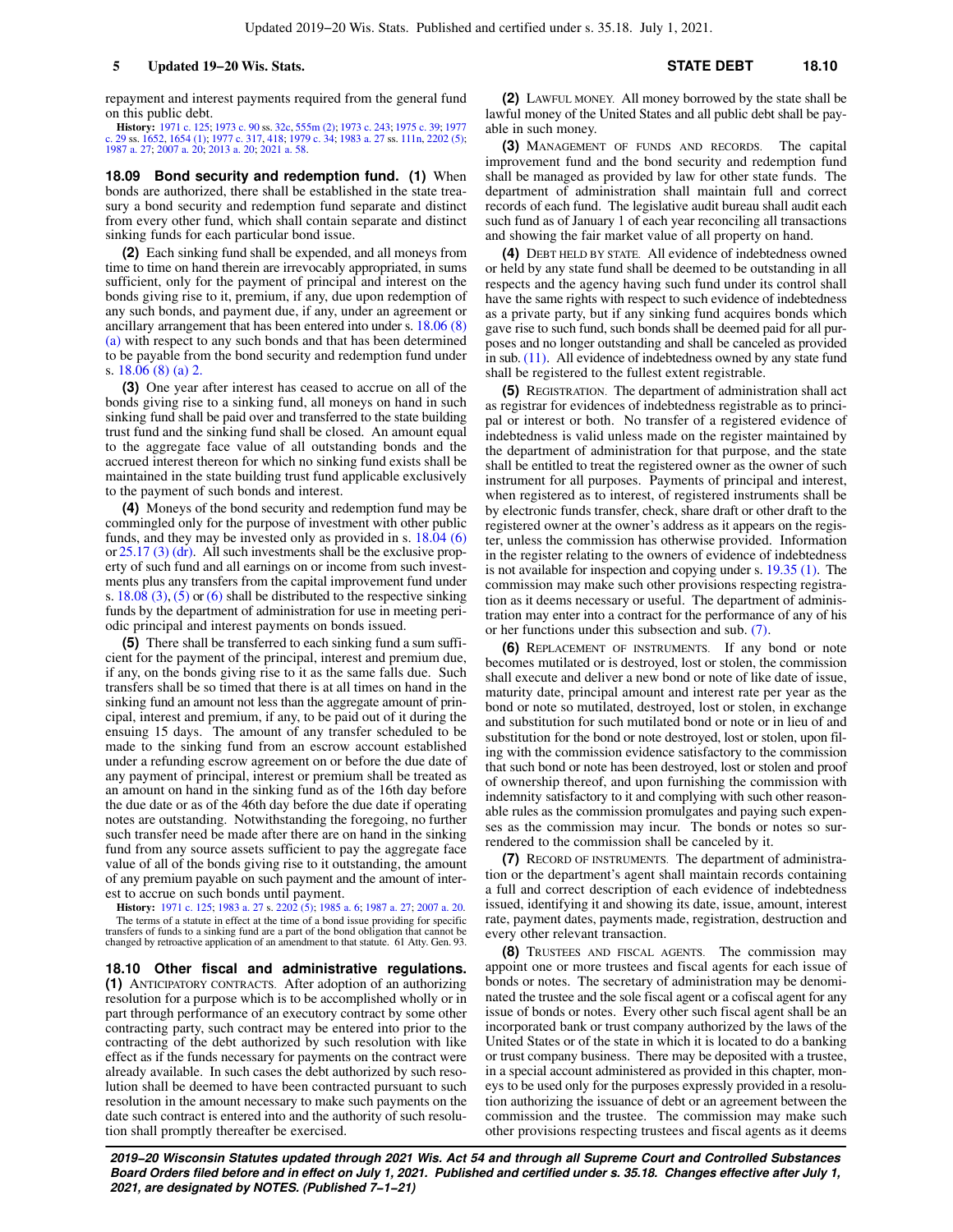**18.10 STATE DEBT Updated 19−20 Wis. Stats. 6**

necessary or useful and may enter into a contract with any trustee or fiscal agent containing such terms, including compensation, and conditions in regard to the trustee or fiscal agent as it deems necessary or useful.

**(9)** PREPAYMENT. The commission may authorize debt having any provisions for prepayment deemed necessary or useful, including the payment of any premium.

**(10)** DEBT RETIREMENT. Interest shall cease to accrue on public debt on the date that such debt becomes due for payment if said payment is made or duly provided for. On that date, that public debt is no longer outstanding. If any holder of any public debt, including any interest pertaining to public debt and any premium, fails to present that public debt for payment, the unpaid unclaimed moneys provided for the payment of that public debt shall be administered under ch. [177](https://docs-preview.legis.wisconsin.gov/document/statutes/ch.%20177).

**(11)** CANCELLATION OF INSTRUMENTS. Unless otherwise directed by the commission, every evidence of indebtedness and interest coupon paid or otherwise retired shall be marked "canceled" and shall be destroyed by the department of administration or destroyed by a fiscal agent appointed under sub. [\(8\)](https://docs-preview.legis.wisconsin.gov/document/statutes/18.10(8)) who shall certify that destruction to the department of administration.

**(12)** PROCUREMENT OF SERVICES. The commission may enter into a contract with any firm or individual engaged in financial services for the performance of any of its duties under this chapter, using selection and procurement procedures established by the commission. That contract is not subject to s. [16.705](https://docs-preview.legis.wisconsin.gov/document/statutes/16.705) or [16.75](https://docs-preview.legis.wisconsin.gov/document/statutes/16.75). **History:** [1973 c. 90](https://docs-preview.legis.wisconsin.gov/document/acts/1973/90) s. [555m \(2\);](https://docs-preview.legis.wisconsin.gov/document/acts/1973/90,%20s.%20555m) [1979 c. 34;](https://docs-preview.legis.wisconsin.gov/document/acts/1979/34) [1979 c. 110](https://docs-preview.legis.wisconsin.gov/document/acts/1979/110) s. [60 \(13\);](https://docs-preview.legis.wisconsin.gov/document/acts/1979/110,%20s.%2060) [1981 c. 20](https://docs-preview.legis.wisconsin.gov/document/acts/1981/20); [1983 a. 368;](https://docs-preview.legis.wisconsin.gov/document/acts/1983/368) [1987 a. 27,](https://docs-preview.legis.wisconsin.gov/document/acts/1987/27) [403;](https://docs-preview.legis.wisconsin.gov/document/acts/1987/403) [1989 a. 31](https://docs-preview.legis.wisconsin.gov/document/acts/1989/31); [1991 a. 299,](https://docs-preview.legis.wisconsin.gov/document/acts/1991/299) [316;](https://docs-preview.legis.wisconsin.gov/document/acts/1991/316) [2003 a. 33](https://docs-preview.legis.wisconsin.gov/document/acts/2003/33); [2013 a. 8.](https://docs-preview.legis.wisconsin.gov/document/acts/2013/8)

**18.12 Pledge of full faith.** The full faith, credit and taxing power of this state are irrevocably pledged to the payment of the principal, interest and premium due, if any, on all public debt. There is irrevocably appropriated through s. [20.866](https://docs-preview.legis.wisconsin.gov/document/statutes/20.866), as a first charge upon all revenues of this state, a sum sufficient for the payment of the installments of principal, interest and premium due, if any, on all public debt as the same falls due.

**18.13 Suits against the state. (1)** IN GENERAL. This section and ss. [18.14](https://docs-preview.legis.wisconsin.gov/document/statutes/18.14) and [18.15](https://docs-preview.legis.wisconsin.gov/document/statutes/18.15) shall govern all civil claims, suits, proceedings and actions respecting public debt notwithstanding any contrary provision of the statutes.

**(2)** TO RECOVER A DEBT. If the state fails to pay any public debt in accordance with its terms, an action to compel such payment may be commenced against the state in accordance with s. [801.02.](https://docs-preview.legis.wisconsin.gov/document/statutes/801.02) The plaintiff shall serve an authenticated copy of the summons and complaint on the attorney general by leaving the copies at the attorney general's office in the capitol with an assistant or clerk. The place of trial of such an action shall be as provided in s. [801.50.](https://docs-preview.legis.wisconsin.gov/document/statutes/801.50)

**(3)** JUDGMENT. Sections [16.53](https://docs-preview.legis.wisconsin.gov/document/statutes/16.53) and [775.01](https://docs-preview.legis.wisconsin.gov/document/statutes/775.01) shall not apply to such claims for payment of a public debt. If there is final judgment against the state in such action, it shall be paid as provided in s. [775.04](https://docs-preview.legis.wisconsin.gov/document/statutes/775.04) together with interest thereon at the rate of 10 percent per year from the date such payment was judged to have been due until the date of payment of such judgment.

**History:** Sup. Ct. Order, 67 Wis. 2d 575, 749 (1975); [1975 c. 218;](https://docs-preview.legis.wisconsin.gov/document/acts/1975/218) [1979 c. 32](https://docs-preview.legis.wisconsin.gov/document/acts/1979/32) s. [92 \(5\)](https://docs-preview.legis.wisconsin.gov/document/acts/1979/32,%20s.%2092); [1979 c. 110](https://docs-preview.legis.wisconsin.gov/document/acts/1979/110) s. [60 \(13\);](https://docs-preview.legis.wisconsin.gov/document/acts/1979/110,%20s.%2060) [1983 a. 228](https://docs-preview.legis.wisconsin.gov/document/acts/1983/228) s. [16;](https://docs-preview.legis.wisconsin.gov/document/acts/1983/228,%20s.%2016) [1983 a. 410;](https://docs-preview.legis.wisconsin.gov/document/acts/1983/410) [1995 a. 27](https://docs-preview.legis.wisconsin.gov/document/acts/1995/27); [1997 a. 27](https://docs-preview.legis.wisconsin.gov/document/acts/1997/27).

**18.14 Validation of debt. (1)** Notwithstanding any defects, irregularities, lack of power or failure to comply with any statute or any act of the commission, all public debt contracted or attempted to be contracted after December 7, 1969 is declared to be valid and entitled to the pledge made by s. [18.12](https://docs-preview.legis.wisconsin.gov/document/statutes/18.12); all instruments given after December 7, 1969 to evidence such debt are declared to be binding, legal, valid, enforceable and incontestable in accordance with their terms; and all proceedings taken and certifications and determinations made after December 7, 1969 to authorize, issue, sell, execute, deliver or enter into such debt or such instruments are validated, ratified, approved and confirmed.

**(2)** A determination, legislative, judicial or administrative, for any reason, that the state may not spend the proceeds of contracted public debt, or that it has spent such proceeds for a purpose other than the stated purpose for which such public debt was contracted or for a purpose for which the state may not spend money, shall not affect the validity of such public debt nor the evidence of indebtedness therefor.

**History:** [1973 c. 90](https://docs-preview.legis.wisconsin.gov/document/acts/1973/90) s. [555m \(2\).](https://docs-preview.legis.wisconsin.gov/document/acts/1973/90,%20s.%20555m)

**18.15 Diversion of funds, liability of officers for.** Any public officer or public employee, as defined in s. [939.22 \(30\),](https://docs-preview.legis.wisconsin.gov/document/statutes/939.22(30)) and the surety on the official bond of the officer or employee, or any other person participating in any direct or indirect impairment of the capital improvement fund or bond security and redemption fund, shall be liable in an action brought by the attorney general in the name of the state, or by any taxpayer of the state, or by the holder of any evidence of indebtedness payable in whole or in part, directly or indirectly, out of such fund, to restore to such fund all diversions therefrom.

**History:** [1991 a. 316.](https://docs-preview.legis.wisconsin.gov/document/acts/1991/316)

### **18.16 Minority financial advisers and investment firms; disabled veteran−owned financial advisers and investment firms. (1)** In this section:

(a) "Disabled veteran−owned financial adviser" means a financial adviser certified by the department of administration under s. [16.283 \(3\).](https://docs-preview.legis.wisconsin.gov/document/statutes/16.283(3))

(b) "Disabled veteran−owned investment firm" means an investment firm certified by the department of administration under s. [16.283 \(3\).](https://docs-preview.legis.wisconsin.gov/document/statutes/16.283(3))

(c) "Minority financial adviser" means a financial adviser certified by the department of administration under s. [16.287 \(2\).](https://docs-preview.legis.wisconsin.gov/document/statutes/16.287(2))

(d) "Minority investment firm" means an investment firm certified by the department of administration under s. [16.287 \(2\).](https://docs-preview.legis.wisconsin.gov/document/statutes/16.287(2))

**(2)** (a) Except as provided under sub. [\(7\)](https://docs-preview.legis.wisconsin.gov/document/statutes/18.16(7)), in contracting public debt by competitive sale, the commission shall ensure that at least 6 percent of total public indebtedness contracted in each fiscal year is underwritten by minority investment firms.

(b) Except as provided in sub. [\(7\),](https://docs-preview.legis.wisconsin.gov/document/statutes/18.16(7)) in contracting public debt by competitive sale, the commission shall make efforts to ensure that at least 1 percent of the total public indebtedness contracted in each fiscal year is underwritten by disabled veteran−owned investment firms.

**(3)** (a) Except as provided under sub. [\(7\)](https://docs-preview.legis.wisconsin.gov/document/statutes/18.16(7)), in contracting public debt by negotiated sale, the commission shall ensure that at least 6 percent of total public indebtedness contracted in each fiscal year is underwritten by minority investment firms.

(b) Except as provided under sub. [\(7\)](https://docs-preview.legis.wisconsin.gov/document/statutes/18.16(7)), in contracting public debt by negotiated sale, the commission shall make efforts to ensure that at least 1 percent of total public indebtedness contracted in each fiscal year is underwritten by disabled veteran− owned investment firms.

**(4)** (a) Except as provided under sub. [\(7\)](https://docs-preview.legis.wisconsin.gov/document/statutes/18.16(7)), in contracting public debt by competitive sale or negotiated sale, the commission shall ensure that at least 6 percent of the total moneys expended in each fiscal year for the services of financial advisers are expended for the services of minority financial advisers.

(b) Except as provided under sub. [\(7\)](https://docs-preview.legis.wisconsin.gov/document/statutes/18.16(7)), in contracting public debt by competitive sale or negotiated sale, the commission shall make efforts to ensure that at least 1 percent of the total moneys expended in each fiscal year for the services of financial advisers are expended for the services of disabled veteran−owned financial advisers.

**(5)** (a) Except as provided under s. [18.06 \(9\)](https://docs-preview.legis.wisconsin.gov/document/statutes/18.06(9)) and sub. [\(7\)](https://docs-preview.legis.wisconsin.gov/document/statutes/18.16(7)), an individual underwriter or syndicate of underwriters shall ensure that each bid or proposal, submitted by that individual or syndicate in a competitive or negotiated sale of public debt, provides for a portion of sales to minority investment firms.

(b) Except as provided under s.  $18.06(9)$  and sub.  $(7)$ , an individual underwriter or syndicate of underwriters shall make efforts to ensure that each bid or proposal, submitted by that individual or syndicate in a competitive or negotiated sale of public debt, pro-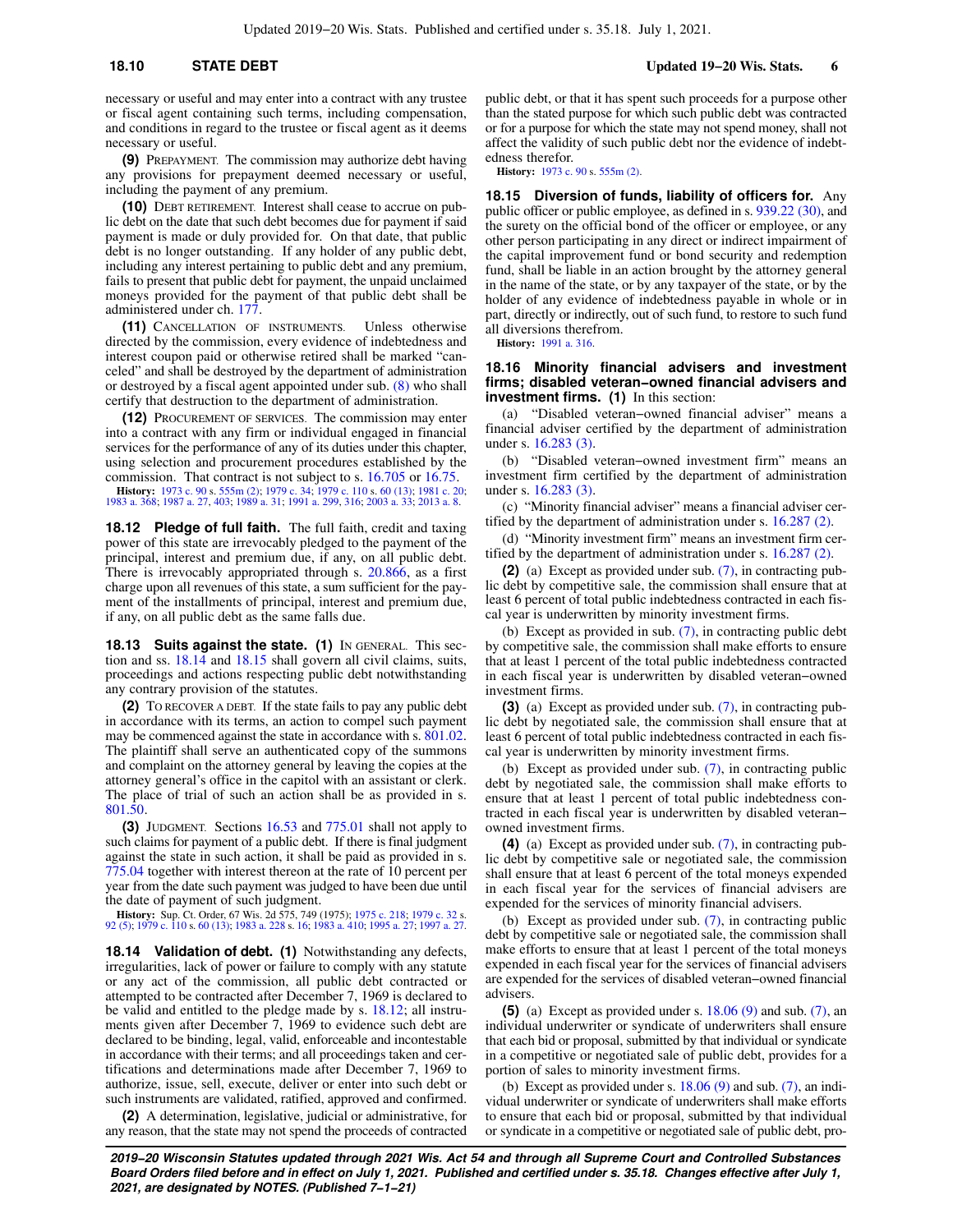**(6)** The commission shall annually report to the department of administration the total amount of public indebtedness contracted with the underwriting services of minority investment firms and disabled veteran−owned investment firms and the total amount of moneys expended for the services of minority financial advisers and disabled veteran−owned financial advisers during the preceding fiscal year.

**(7)** The requirements of any of subs. [\(2\)](https://docs-preview.legis.wisconsin.gov/document/statutes/18.16(2)) to [\(5\)](https://docs-preview.legis.wisconsin.gov/document/statutes/18.16(5)) do not apply to a contracting of public debt, if the secretary of administration submits a report in writing to the joint committee on finance specifying the building commission's reasons for not complying with the requirements of any of subs. [\(2\)](https://docs-preview.legis.wisconsin.gov/document/statutes/18.16(2)) to  $(5)$  for that contracting of public debt.

**History:** [1987 a. 27](https://docs-preview.legis.wisconsin.gov/document/acts/1987/27); [1989 a. 366](https://docs-preview.legis.wisconsin.gov/document/acts/1989/366); [1991 a. 32](https://docs-preview.legis.wisconsin.gov/document/acts/1991/32); [1995 a. 27](https://docs-preview.legis.wisconsin.gov/document/acts/1995/27) s. [9116 \(5\)](https://docs-preview.legis.wisconsin.gov/document/acts/1995/27,%20s.%209116); [2009 a. 299](https://docs-preview.legis.wisconsin.gov/document/acts/2009/299); [2011 a. 32;](https://docs-preview.legis.wisconsin.gov/document/acts/2011/32) [2011 a. 260](https://docs-preview.legis.wisconsin.gov/document/acts/2011/260) s. [80](https://docs-preview.legis.wisconsin.gov/document/acts/2011/260,%20s.%2080); [2013 a. 192](https://docs-preview.legis.wisconsin.gov/document/acts/2013/192).

**18.17 Full authority.** This chapter shall constitute full authority for the accomplishment of all acts authorized in this chapter to be done. No other law restricting the carrying out of such acts shall be construed as applying to proceedings had or acts done pursuant to this chapter.

#### SUBCHAPTER II

#### REVENUE OBLIGATIONS

**18.51 Provisions applicable.** The following sections apply to this subchapter, except that all references to "public debt" or "debt" shall be read to refer to a "revenue obligation" and all references to "evidences of indebtedness" shall be read to refer to "evidences of revenue obligation": ss. [18.02](https://docs-preview.legis.wisconsin.gov/document/statutes/18.02), [18.03,](https://docs-preview.legis.wisconsin.gov/document/statutes/18.03) [18.07,](https://docs-preview.legis.wisconsin.gov/document/statutes/18.07) [18.10 \(1\),](https://docs-preview.legis.wisconsin.gov/document/statutes/18.10(1)) [\(2\)](https://docs-preview.legis.wisconsin.gov/document/statutes/18.10(2)), [\(4\)](https://docs-preview.legis.wisconsin.gov/document/statutes/18.10(4)) to [\(9\)](https://docs-preview.legis.wisconsin.gov/document/statutes/18.10(9)), [\(11\),](https://docs-preview.legis.wisconsin.gov/document/statutes/18.10(11)) and [\(12\),](https://docs-preview.legis.wisconsin.gov/document/statutes/18.10(12)) and [18.17](https://docs-preview.legis.wisconsin.gov/document/statutes/18.17).

**History:** [1977 c. 29;](https://docs-preview.legis.wisconsin.gov/document/acts/1977/29) [1991 a. 39;](https://docs-preview.legis.wisconsin.gov/document/acts/1991/39) [1999 a. 9;](https://docs-preview.legis.wisconsin.gov/document/acts/1999/9) [2003 a. 33.](https://docs-preview.legis.wisconsin.gov/document/acts/2003/33)

**18.52 Definitions.** In this subchapter, unless the context requires otherwise:

**(1c)** "Aggregate expected debt service and net exchange payments" means the sum of the following:

(a) The aggregate net payments expected to be made and received under a specified interest exchange agreement under s. [18.55 \(6\) \(a\)](https://docs-preview.legis.wisconsin.gov/document/statutes/18.55(6)(a)).

(b) The aggregate debt service expected to be made on obligations related to that agreement.

(c) The aggregate net payments expected to be made and received under all other interest exchange agreements under s. [18.55 \(6\) \(a\)](https://docs-preview.legis.wisconsin.gov/document/statutes/18.55(6)(a)) relating to those obligations that are in force at the time of executing the agreement.

**(1e)** "Ancillary payments" means payments for issuance costs and expenses, payments under contracts entered into under s. [18.55 \(6\)](https://docs-preview.legis.wisconsin.gov/document/statutes/18.55(6)), payments of accrued or funded interest, and payments of other costs and expenses of administering revenue obligations.

**(1m)** "Authorizing resolution" means any resolution adopted by the commission under this subchapter which authorizes the contracting of a revenue obligation.

**(2)** "Commission" means the building commission.

**(2m)** "Enterprise obligation" means every undertaking by the state to repay a certain amount of borrowed money that is all of the following:

(a) Created for the purpose of purchasing, acquiring, leasing, constructing, extending, expanding, adding to, improving, conducting, controlling, operating or managing a revenue−producing enterprise or program.

(b) Payable from and secured by the property or income or both of the enterprise or program.

(c) Not public debt under s. [18.01 \(4\).](https://docs-preview.legis.wisconsin.gov/document/statutes/18.01(4))

**(3)** "Evidence of revenue obligation" means a written promise to pay a revenue obligation.

**(4)** "Public debt" means every voluntary, unconditional undertaking by the state to repay a certain amount of borrowed money:

(a) Out of the state treasury, except a loan or advance by any state agency or fund to any other state agency or fund; or

(b) For which any existing asset of the state is pledged, except the pledge of an outstanding evidence of indebtedness without recourse.

**(5)** "Revenue obligation" means an enterprise obligation or a special fund obligation. A revenue obligation may be both an enterprise obligation and a special fund obligation.

**(6)** "Revenue−producing enterprise" or "program" means every state enterprise or program deemed by the legislature to be likely to produce sufficient net income to pay when due the principal and interest of revenue obligations to be issued in connection therewith.

**(7)** "Special fund obligation" means every undertaking by the state to repay a certain amount of borrowed money that is all of the following:

(a) Payable from a special fund consisting of fees, penalties or excise taxes.

(b) Not public debt under s. [18.01 \(4\).](https://docs-preview.legis.wisconsin.gov/document/statutes/18.01(4))

**(8)** "Special fund program" means a state program or purpose with respect to which the legislature has determined that financing with special fund obligations is appropriate and will serve a public purpose.

**History:** [1977 c. 29;](https://docs-preview.legis.wisconsin.gov/document/acts/1977/29) [1979 c. 107;](https://docs-preview.legis.wisconsin.gov/document/acts/1979/107) [1981 c. 336;](https://docs-preview.legis.wisconsin.gov/document/acts/1981/336) [1983 a. 36](https://docs-preview.legis.wisconsin.gov/document/acts/1983/36) s. [96 \(4\)](https://docs-preview.legis.wisconsin.gov/document/acts/1983/36,%20s.%2096); [1999 a. 9](https://docs-preview.legis.wisconsin.gov/document/acts/1999/9); [2003](https://docs-preview.legis.wisconsin.gov/document/acts/2003/33) [a. 33;](https://docs-preview.legis.wisconsin.gov/document/acts/2003/33) [2007 a. 20.](https://docs-preview.legis.wisconsin.gov/document/acts/2007/20)

**18.53 Purposes of revenue obligations and amounts. (1)** The commission may authorize money to be borrowed and evidences of revenue obligation to be issued therefor in an amount sufficient to fund or refund, as provided in s. [18.60,](https://docs-preview.legis.wisconsin.gov/document/statutes/18.60) the whole or any part of:

(a) Any revenue obligation issued under this subchapter.

(b) Any public debt or indebtedness described in s. [18.04](https://docs-preview.legis.wisconsin.gov/document/statutes/18.04).

**(2)** The commission may authorize money to be borrowed and evidences of revenue obligation to be issued therefor, in an amount sufficient, as provided in s. [18.59:](https://docs-preview.legis.wisconsin.gov/document/statutes/18.59)

(a) To anticipate the sale of revenue−obligation bonds.

(b) To renew the whole or any part of any revenue−bond anticipation notes then outstanding.

**(3)** The commission shall authorize money to be borrowed and evidences of revenue obligation to be issued. The requirements for funds shall be established by the state department or agency head carrying out program responsibilities for which the revenue obligations have been authorized by the legislature, but shall not exceed the following:

(a) In the case of enterprise obligations, the amounts specified by the legislature to purchase, acquire, lease, construct, extend, expand, add to, improve, conduct, control, operate or manage such revenue−producing enterprises or programs as are specified by the legislature.

(b) In the case of special fund obligations, the amount specified by the legislature for such expenditures to be paid from special fund obligations.

**(4)** Unless otherwise provided in laws applicable to the issuance of a specific revenue obligation, in addition to the requirements established under sub.  $(3)$ , the commission shall establish the amounts required for ancillary payments and establishment of reserves relating to the revenue obligations.

**History:** [1977 c. 29](https://docs-preview.legis.wisconsin.gov/document/acts/1977/29); [1999 a. 9;](https://docs-preview.legis.wisconsin.gov/document/acts/1999/9) [2003 a. 33.](https://docs-preview.legis.wisconsin.gov/document/acts/2003/33)

**18.54 Limitations on revenue obligations. (1)** The amount of evidences of revenue obligation issued or outstanding for the purposes specified in s. [18.53 \(1\)](https://docs-preview.legis.wisconsin.gov/document/statutes/18.53(1)) and [\(2\)](https://docs-preview.legis.wisconsin.gov/document/statutes/18.53(2)) are subject only to the limits provided in this subchapter.

**(2)** The amount of evidences of revenue obligation issued or outstanding for purposes specified by the legislature under s.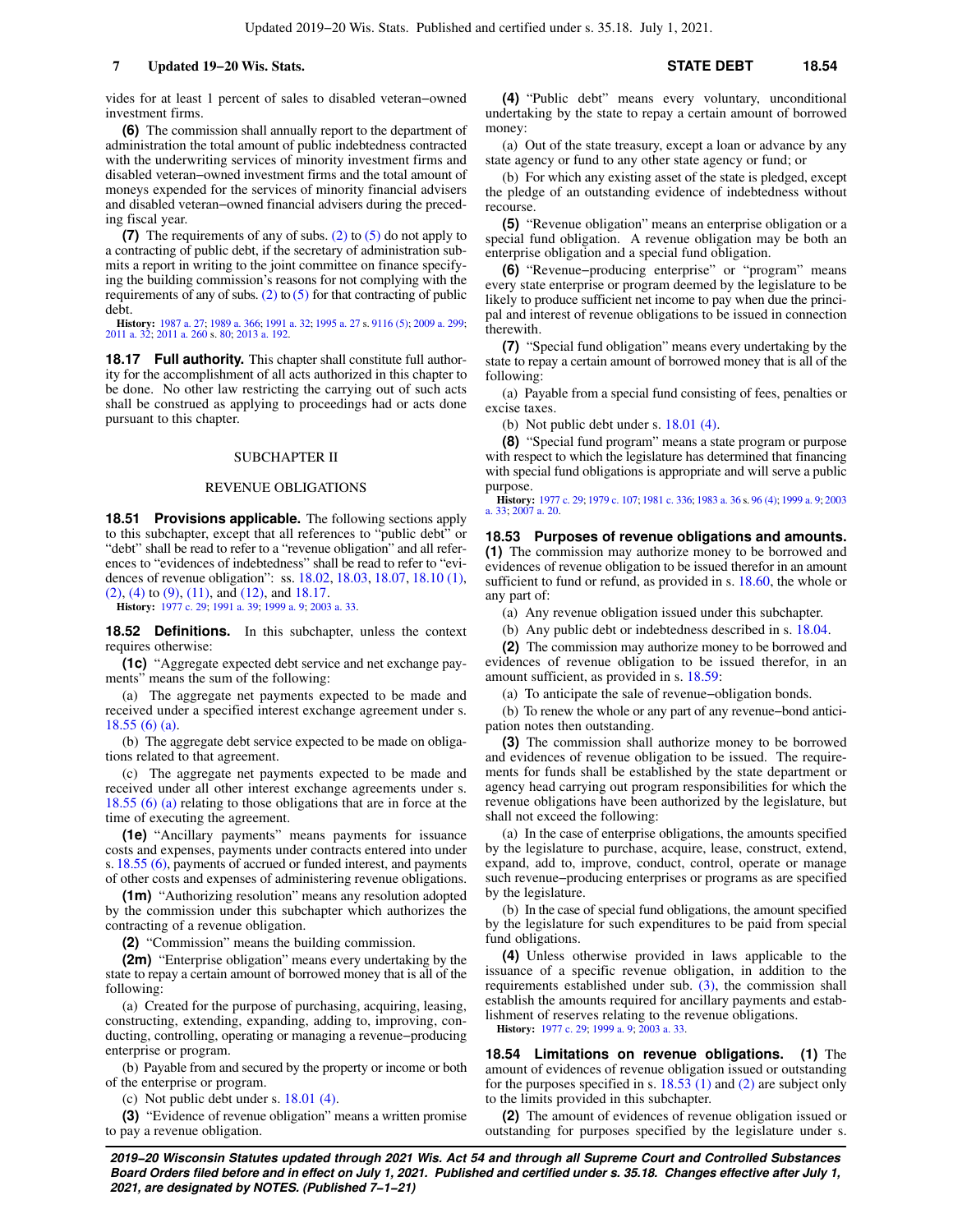## **18.54 STATE DEBT Updated 19−20 Wis. Stats. 8**

[18.53 \(3\)](https://docs-preview.legis.wisconsin.gov/document/statutes/18.53(3)) and [\(4\)](https://docs-preview.legis.wisconsin.gov/document/statutes/18.53(4)) are subject only to the limits provided in the legislation which authorizes that revenue obligation. No refunding obligation is subject to any limitation specified by that legislation. **History:** [1977 c. 29;](https://docs-preview.legis.wisconsin.gov/document/acts/1977/29) [1987 a. 27;](https://docs-preview.legis.wisconsin.gov/document/acts/1987/27) [2003 a. 33](https://docs-preview.legis.wisconsin.gov/document/acts/2003/33).

**18.55 Procedures. (1)** AUTHORIZING RESOLUTION. No money may be borrowed under this subchapter nor any evidence of revenue obligation issued by the state except pursuant to an authorizing resolution. Each authorizing resolution shall state each purpose of the revenue obligation it authorizes, which need not be more specific but shall not be more general than those purposes provided in or pursuant to law, and the maximum principal amount of revenue obligations authorized for each such purpose.

**(2)** BOND ANTICIPATION NOTES. Revenue−obligation bond anticipation notes may be sold at public or private sale or, in the case of renewal notes, exchanged privately for and in payment and discharge of any of the outstanding notes being renewed, as provided in the authorizing resolution.

**(3)** REVENUE OBLIGATIONS. Revenue obligations may be sold at either public or private sale. The commission may provide in the authorizing resolution for refunding obligations that they be exchanged privately in payment and discharge of any of the outstanding bonds or notes being refunded. All revenue obligations sold at public sale shall be noticed as provided in the authorizing resolution. Any or all bids received at public sale may be rejected.

**(4)** NO MINIMUM ISSUANCE PRICE. Revenue obligation bonds may be sold at any price or percentage of par value.

**(5)** EXERCISE OF AUTHORITY. Money may be borrowed and evidences of revenue obligation issued therefor pursuant to one or more authorizing resolutions, unless otherwise provided in the resolution or in this subchapter, at any time and from time to time, for any combination of purposes, in any specific amounts, at any rates of interest, for any term, payable at any intervals, at any place, in any manner and having any other terms or conditions deemed necessary or useful. Revenue obligation bonds may bear interest at variable or fixed rates, bear no interest or bear interest payable only at maturity or upon redemption prior to maturity. Unless sooner exercised or unless a different period is provided in the resolution, every authorizing resolution, except as provided in s. [18.59 \(1\)](https://docs-preview.legis.wisconsin.gov/document/statutes/18.59(1)), shall expire one year after the date of its adoption.

**(6)** AGREEMENTS AND ARRANGEMENTS; DELEGATION; USE OF REVENUE OBLIGATIONS. (a) Subject to pars. [\(d\)](https://docs-preview.legis.wisconsin.gov/document/statutes/18.55(6)(d)) and [\(e\),](https://docs-preview.legis.wisconsin.gov/document/statutes/18.55(6)(e)) at the time of, or in anticipation of, contracting revenue obligations and at any time thereafter while the revenue obligations are outstanding, the commission may enter into agreements and ancillary arrangements relating to the revenue obligations, including trust indentures, liquidity facilities, remarketing or dealer agreements, letter of credit agreements, insurance policies, guaranty agreements, reimbursement agreements, indexing agreements, or interest exchange agreements. Any payment made or received pursuant to any such agreements or ancillary arrangements shall be made from or deposited into a fund relating to the relevant revenue obligation, as determined by the commission. The determination of the commission included in an interest exchange agreement that such an agreement relates to a revenue obligation shall be conclusive.

(b) The commission may delegate to other persons the authority and responsibility to take actions necessary and appropriate to implement agreements and ancillary arrangements under par. [\(a\).](https://docs-preview.legis.wisconsin.gov/document/statutes/18.55(6)(a))

(c) Any revenue obligations may include revenue obligations contracted to fund interest, accrued or to accrue, on the revenue obligations.

(d) With respect to any interest exchange agreement or agree-ments specified in par. [\(a\)](https://docs-preview.legis.wisconsin.gov/document/statutes/18.55(6)(a)), all of the following shall apply:

1. The commission shall contract with an independent financial consulting firm to determine if the terms and conditions of the agreement reflect a fair market value, as of the proposed date of the execution of the agreement.

2. The interest exchange agreement must identify by maturity, bond issue, or bond purpose the obligation to which the agreement is related. The determination of the commission included in an interest exchange agreement that such agreement relates to an obligation shall be conclusive.

3. The resolution authorizing the commission to enter into any interest exchange agreement shall require that the terms and conditions of the agreement reflect a fair market value as of the date of execution of the agreement, as reflected by the determination of the independent financial consulting firm under subd. [1.,](https://docs-preview.legis.wisconsin.gov/document/statutes/18.55(6)(d)1.) and shall establish guidelines for any such agreement, including the following:

a. The conditions under which the commission may enter into the agreements.

b. The form and content of the agreements.

c. The aspects of risk exposure associated with the agreements.

d. The standards and procedures for counterparty selection.

e. The standards for the procurement of, and the setting aside of reserves, if any, in connection with, the agreements.

f. The provisions, if any, for collateralization or other requirements for securing any counterparty's obligations under the agreements.

g. A system for financial monitoring and periodic assessment of the agreements.

(e) 1. Subject to subd. [2.](https://docs-preview.legis.wisconsin.gov/document/statutes/18.55(6)(e)2.), the terms and conditions of an interest exchange agreement under par. [\(a\)](https://docs-preview.legis.wisconsin.gov/document/statutes/18.55(6)(a)) shall not be structured so that, as of the trade date of the agreement, both of the following are reasonably expected to occur:

a. The aggregate expected debt service and net exchange payments relating to the agreement during the fiscal year in which the trade date occurs will be less than the aggregate expected debt service and net exchange payments relating to the agreement that would be payable during that fiscal year if the agreement is not executed.

b. The aggregate expected debt service and net exchange payments relating to the agreement in subsequent fiscal years will be greater than the aggregate expected debt service and net exchange payments relating to the agreement that would be payable in those fiscal years if the agreement is not executed.

2. Subdivision [1.](https://docs-preview.legis.wisconsin.gov/document/statutes/18.55(6)(e)1.) shall not apply if either of the following occurs:

a. The commission receives a determination by the independent financial consulting firm under par.  $(d)$  1. that the terms and conditions of the agreement reflect payments by the state that represent on−market rates as of the trade date for the particular type of agreement.

b. The commission provides written notice to the joint committee on finance of its intention to enter into an agreement that is reasonably expected to satisfy subd. [1.](https://docs-preview.legis.wisconsin.gov/document/statutes/18.55(6)(e)1.), and the joint committee on finance either approves or disapproves, in writing, the commission's entering into the agreement within 14 days of receiving the written notice from the commission.

3. This paragraph shall not limit the liability of the state under an agreement if actual contracted net exchange payments in any fiscal year are less than or exceed original expectations.

(f) Semiannually, during any year in which the state is a party to an agreement entered into pursuant to par.  $(a)$ , the department of administration shall submit a report to the commission and to the cochairpersons of the joint committee on finance listing all such agreements. The report shall include all of the following:

1. A description of each agreement, including a summary of its terms and conditions, rates, maturity, and the estimated market value of each agreement.

2. An accounting of amounts that were required to be paid and received on each agreement.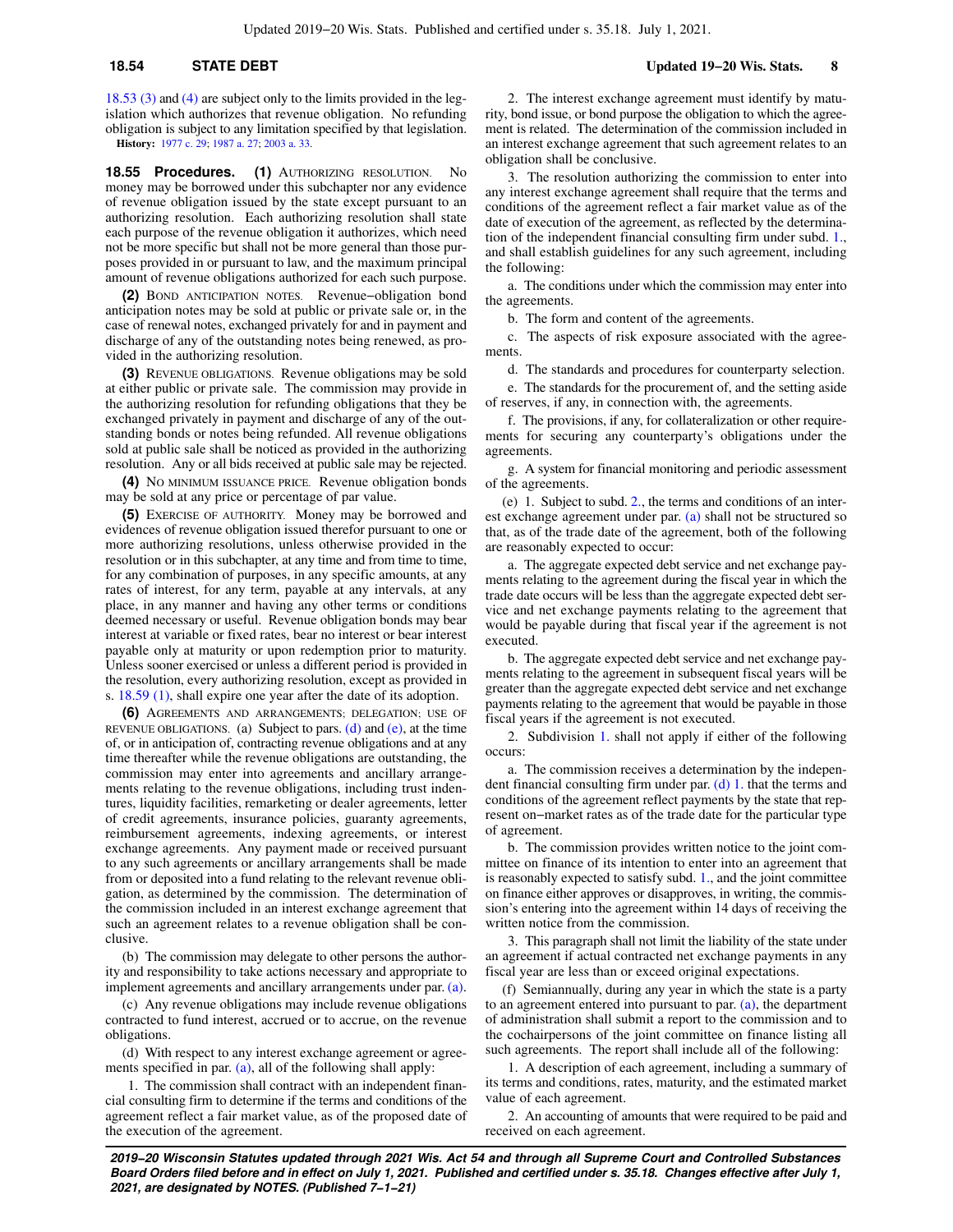3. Any credit enhancement, liquidity facility, or reserves, including an accounting of the costs and expenses incurred by the state.

4. A description of the counterparty to each agreement.

5. A description of the counterparty risk, the termination risk, and other risks associated with each agreement.

**History:** [1977 c. 29](https://docs-preview.legis.wisconsin.gov/document/acts/1977/29); [1985 a. 29](https://docs-preview.legis.wisconsin.gov/document/acts/1985/29); [1987 a. 69](https://docs-preview.legis.wisconsin.gov/document/acts/1987/69); [1989 a. 31](https://docs-preview.legis.wisconsin.gov/document/acts/1989/31), [46](https://docs-preview.legis.wisconsin.gov/document/acts/1989/46); [1999 a. 9](https://docs-preview.legis.wisconsin.gov/document/acts/1999/9); [2003 a. 33](https://docs-preview.legis.wisconsin.gov/document/acts/2003/33); [2005 a. 25](https://docs-preview.legis.wisconsin.gov/document/acts/2005/25); [2007 a. 20](https://docs-preview.legis.wisconsin.gov/document/acts/2007/20); [2009 a. 180](https://docs-preview.legis.wisconsin.gov/document/acts/2009/180).

**18.56 Revenue obligations.** The commission may authorize, for any of the purposes described in s. [18.53 \(3\),](https://docs-preview.legis.wisconsin.gov/document/statutes/18.53(3)) the issuance of revenue obligations. The revenue obligations shall mature at any time not exceeding 50 years from the date thereof as the commission shall determine. The revenue obligations shall be payable only out of the redemption fund provided under s. [18.561 \(5\)](https://docs-preview.legis.wisconsin.gov/document/statutes/18.561(5)) or [18.562 \(3\)](https://docs-preview.legis.wisconsin.gov/document/statutes/18.562(3)) and each revenue obligation shall contain on its face a statement to that effect. A revenue obligation may contain a provision authorizing redemption, in whole or in part, at stipulated prices, at the option of the commission and shall provide the method of redeeming the revenue obligations.

**History:** [1977 c. 29;](https://docs-preview.legis.wisconsin.gov/document/acts/1977/29) [1979 c. 34,](https://docs-preview.legis.wisconsin.gov/document/acts/1979/34) [155](https://docs-preview.legis.wisconsin.gov/document/acts/1979/155); [1989 a. 31](https://docs-preview.legis.wisconsin.gov/document/acts/1989/31), [46;](https://docs-preview.legis.wisconsin.gov/document/acts/1989/46) [1999 a. 9](https://docs-preview.legis.wisconsin.gov/document/acts/1999/9).

A federal provision subjecting interest on unregistered state and local bonds to fed-eral income tax does not violate the 10th amendment or the intergovernmental tax immunity doctrine. South Carolina v. Baker, [485 U.S. 505](https://docs-preview.legis.wisconsin.gov/document/courts/485%20U.S.%20505) (1988).

**18.561 Enterprise obligations. (1) PAYMENT WITH REVE-**NUE OBLIGATIONS. The state and a contracting party may provide, in any contract for purchasing or acquiring a revenue−producing enterprise or program, that payment shall be made in revenue obligations.

**(2)** SECURITY INTERESTS OF OWNERS OF ENTERPRISE OBLIGA-TIONS. There is a mortgage lien upon or security interest in the income and property of each revenue−producing enterprise or program for the benefit of the owners of the related enterprise obligations. No physical delivery, recordation or other action is required to perfect the security interest. The income and property of the revenue−producing enterprise or program shall remain subject to the lien until provision for payment in full of the principal and interest of the enterprise obligations has been made, as provided in the authorizing resolution. Any owner of such enterprise obligations may either at law or in equity protect and enforce the lien and compel performance of all duties required by this section. If there is any default in the payment of the principal or interest of any of such enterprise obligations, any court having jurisdiction of the action may appoint a receiver to administer the revenue− producing enterprise or program on behalf of the state and the owners of the enterprise obligations, with power to charge and collect rates sufficient to provide for the payment of the operating expenses and also to pay any enterprise obligations outstanding against the revenue−producing enterprise or program, and to apply the income and revenues thereof in conformity with this subchapter and the authorizing resolution, or the court may declare the whole amount of the enterprise obligations due and payable, if such relief is requested, and may order and direct the sale of the revenue−producing enterprise or program. Under any sale so ordered, the purchaser shall be vested with an indeterminate permit to maintain and operate the revenue−producing enterprise or program. The legislature may provide for additions, extensions and improvements to a revenue−producing enterprise or program to be financed by additional issues of enterprise obligations as provided by this section. Such additional issues of enterprise obligations shall be subordinate to all prior related issues of enterprise obligations which may have been made under this section, unless the legislature, in the statute authorizing the initial issue of enterprise obligations, permits the issue of additional enterprise obligations on a parity therewith.

**(3)** DEDICATION OF REVENUES. As accurately as possible in advance, the commission and the state department or agency carrying out program responsibilities for which enterprise obligations are to be issued shall determine, and the commission shall fix in the authorizing resolution for such enterprise obligations: the proportion of the revenues of the revenue−producing enterprise or program which shall be necessary for the reasonable and proper operation and maintenance thereof; the proportion of the revenues which shall be set aside as a proper and adequate replacement and reserve fund; and the proportion of the revenues which shall be set aside and applied to the payment of the principal and interest of the enterprise obligations, and shall provide that the revenues be set aside in separate funds. At any time after one year's operation, the state department or agency and the commission may recompute the proportion of the revenues which shall be assignable under this subsection based upon the experience of operation or upon the basis of further financing.

**(4)** REPLACEMENT AND RESERVE FUND. The proportion set aside to the replacement and reserve fund shall be available and shall be used, whenever necessary, to restore any deficiency in the redemption fund for the payment of the principal and interest due on enterprise obligations and for the creation and maintenance of any reserves established by the authorizing resolution to secure such payments. At any time when the redemption fund is sufficient for said purposes, moneys in the replacement and reserve fund may, subject to available appropriations, be expended either in the revenue−producing enterprise or program or in new acquisitions, constructions, extensions, additions, expansions or improvements. Any accumulations of the replacement and reserve fund may be invested as provided in this subchapter, and if invested, the income from the investment shall be carried in the replacement and reserve fund.

**(5)** REDEMPTION FUND. The proportion which shall be set aside for the payment of the principal of and interest on the enterprise obligations and, as directed by the commission, payments to be received with respect to an agreement or ancillary arrangement entered into pursuant to s. [18.55 \(6\),](https://docs-preview.legis.wisconsin.gov/document/statutes/18.55(6)) shall, at such times as provided in the authorizing resolution, be set apart and paid into a separate fund in the treasury or in an account maintained by a trustee appointed for that purpose in the authorizing resolution to be identified as "the ... redemption fund". Each redemption fund shall be expended, and all moneys from time to time on hand therein are irrevocably appropriated, in sums sufficient, only for the payment of principal of and interest on the enterprise obligations giving rise to it and premium, if any, due upon redemption of any such obligations, and for payment of obligations under an agreement or ancillary arrangement entered into under s. [18.55 \(6\)](https://docs-preview.legis.wisconsin.gov/document/statutes/18.55(6)) to the extent provided for in an authorizing resolution. Moneys in the redemption funds may be commingled only for the purpose of investment with other public funds, but they shall be invested only in investment instruments permitted in s.  $25.17$  (3) (dr). All such investments shall be the exclusive property of the fund and all earnings on or income from such investments shall be credited to the fund.

**(6)** REDEMPTION FUND SURPLUS. If any surplus is accumulated in any of the redemption funds, subject to any contract rights vested in owners of enterprise obligations secured thereby, it shall be paid over to the treasury.

**(7)** PAYMENT FOR SERVICES. The reasonable cost and value of any service rendered to the state by a revenue−producing enterprise or program shall be charged against the state and shall be paid for by it in periodic installments, subject to available appropriations.

**(8)** RATES FOR SERVICES. The rates for all services rendered by a revenue−producing enterprise or program to the state or to other consumers, shall be reasonable and just, taking into account and consideration the value of the services, the cost of maintaining and operating the same, the proper and necessary allowance for depreciation replacement and reserve, and a sufficient and adequate return upon the capital invested.

**(9)** AUTHORIZING RESOLUTION. The commission may provide in the authorizing resolution for enterprise obligations or by subsequent action all things necessary to carry into effect this section. Any authorizing resolution shall constitute a contract with the owners of any enterprise obligations issued pursuant to the resolu-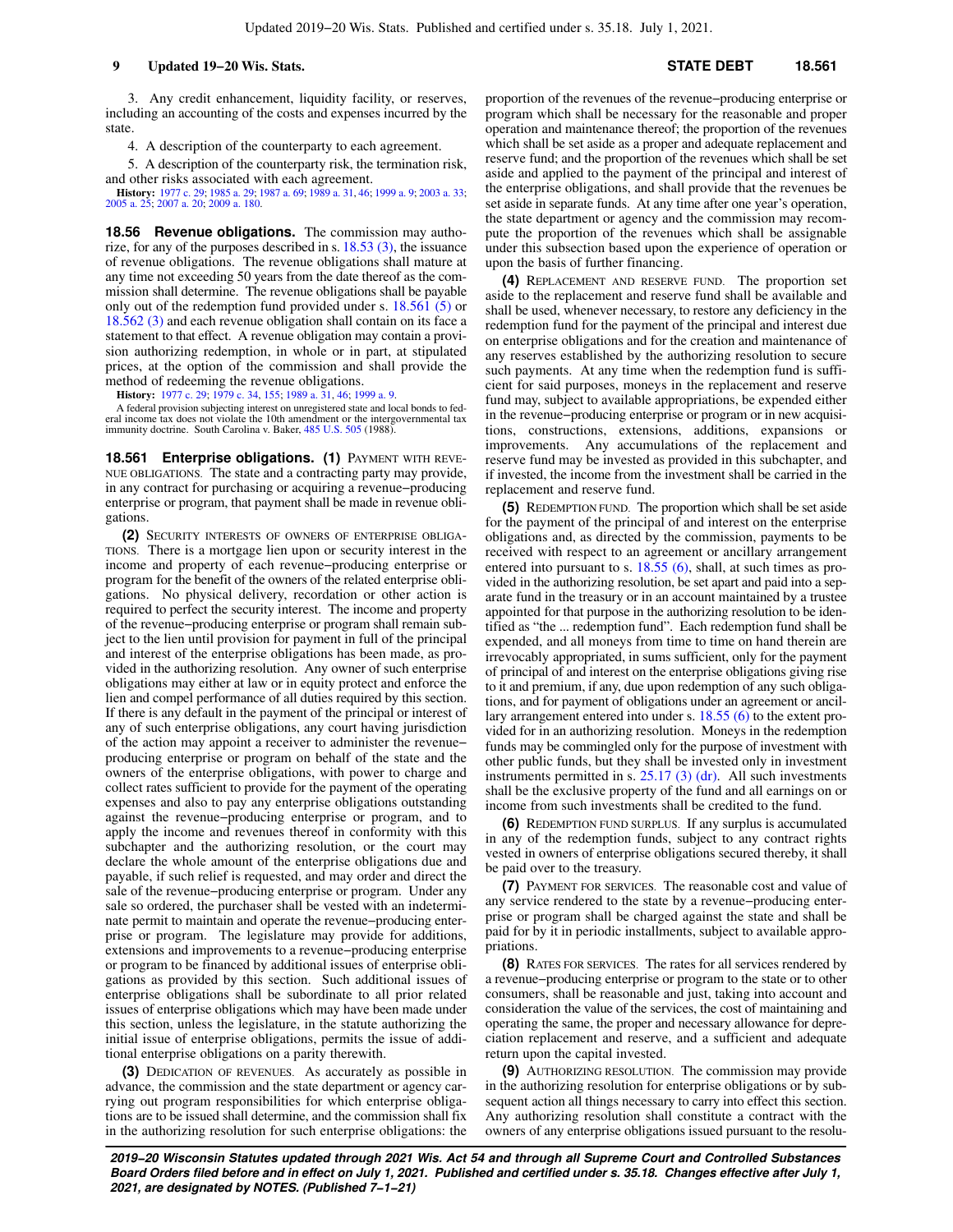tion. Any authorizing resolution may contain such provisions or covenants, without limiting the generality of the power to adopt the resolution, as are deemed necessary or desirable for the security of the owners of enterprise obligations or the marketability of the enterprise obligations.

**(10)** SINKING FUND. The authorizing resolution may set apart enterprise obligations the par value of which are equal to the principal amount of any secured obligation or charge subject to which a revenue−producing enterprise or program is to be purchased or acquired, and shall set aside in a sinking fund from the income of the revenue−producing enterprise or program, a sum sufficient to comply with the requirements of the instrument creating the security interest. If the instrument does not make any provision for a sinking fund, the resolution shall fix and determine the amount that shall be set aside into the sinking fund from month to month for interest on the secured obligation or charge, and a fixed amount or proportion not exceeding a stated sum, which shall be not less than one percent of the principal, to be set aside into the fund to pay the principal of the secured obligation or charge. Any balance in the fund after satisfying the secured obligations or charge shall be transferred to the redemption fund. Enterprise obligations set aside for the secured obligation or charge may, from time to time, be issued to an amount sufficient with the amount then in the sinking fund, to pay and retire the secured obligation or charge or any portion thereof. The enterprise obligations may be issued in exchange for or satisfaction of the secured obligation or charge, or may be sold in the manner provided in this subchapter, and the proceeds applied in payment of the same at maturity or before maturity by agreement with the owner of the secured obligation or charge. The commission and the owners of any revenue−producing enterprise or program acquired or purchased may, upon such terms and conditions as are satisfactory, contract that enterprise obligations to provide for the discharge of the secured obligation or charge, or for the whole purchase price shall be deposited with a trustee or depository and released from the deposit from time to time on such terms and conditions as are necessary to secure the payment of the secured obligation or charge.

**History:** [1999 a. 9](https://docs-preview.legis.wisconsin.gov/document/acts/1999/9) ss. [133](https://docs-preview.legis.wisconsin.gov/document/acts/1999/9,%20s.%20133) to [141](https://docs-preview.legis.wisconsin.gov/document/acts/1999/9,%20s.%20141); [2001 a. 16](https://docs-preview.legis.wisconsin.gov/document/acts/2001/16); [2003 a. 33](https://docs-preview.legis.wisconsin.gov/document/acts/2003/33).

**18.562 Special fund obligations. (1) SECURITY INTEREST** IN SPECIAL FUND. (a) There is a security interest, for the benefit of the owners of the special fund obligations and other persons specified in the authorizing resolution providing for the issuance of the particular special fund obligations, in the amounts that arise after the creation of the special fund program in the special fund related to the special fund obligations. For this purpose, amounts in the special fund shall be accounted for on a first−in, first−out basis, and no physical delivery, recordation, or other action is required to perfect the security interest.

(b) 1. Except as provided in subd. [2.,](https://docs-preview.legis.wisconsin.gov/document/statutes/18.562(1)(b)2.) the security interest for the benefit of the owners of the special fund obligations and other persons specified in the authorizing resolution providing for the issuance of the particular special fund obligations shall have priority over all conflicting security interests to the fees, penalties, or excise taxes that are required to be deposited in the special fund.

2. For different special fund obligations secured by the same fees, penalties, or excise taxes, priority shall be established according to the date of issuance of the special fund obligation or the incurrence of the other obligations specified in an authorizing resolution, if applicable, with earlier issuances or incurrences having priority over later issuances or incurrences, unless laws governing the issuance of a particular special fund obligation or the authorizing resolution providing for the issuance of a particular special fund obligation permit later issuances or incurrences on a parity or priority basis.

(c) The special fund shall remain subject to the security interest until provision for payment in full of the principal and interest of the special fund obligations, and other obligations specified in the authorizing resolution providing for the issuance of the particular

special fund obligations, has been made, as provided in the authorizing resolution.

(d) An owner of special fund obligations may either at law or in equity protect and enforce the security interest and compel performance of all duties required by this section.

**(2)** USE OF SPECIAL FUND MONEYS. The commission and the state agency carrying out the special fund program responsibilities shall jointly determine, and the commission shall fix in the authorizing resolution for the obligations, the conditions under which money in the special fund shall be set aside and applied to the payment of the principal and interest of the obligations, deposited in funds established under the authorizing resolution or made available for other purposes.

**(3)** REDEMPTION FUND. The special fund revenues that are to be set aside for the payment of the principal of and interest on the special fund obligations and, as directed by the commission, payments to be received with respect to an agreement or ancillary arrangement entered into under s. [18.55 \(6\)](https://docs-preview.legis.wisconsin.gov/document/statutes/18.55(6)), shall be paid into a separate fund in the treasury or in an account maintained by a trustee appointed for that purpose in the authorizing resolution to be identified as "the ... redemption fund". Each redemption fund shall be expended, and all moneys from time to time on hand therein are irrevocably appropriated, in sums sufficient, only for the payment of principal of and interest on the special fund obligations giving rise to it and premium, if any, due upon redemption of any such obligations, and for payment of obligations under an agreement or ancillary arrangement entered into under s. [18.55 \(6\)](https://docs-preview.legis.wisconsin.gov/document/statutes/18.55(6)) to the extent provided for in an authorizing resolution. Moneys in the redemption funds may be commingled only for the purpose of investment with other public funds, but they shall be invested only in investment instruments permitted in s. [25.17 \(3\) \(dr\)](https://docs-preview.legis.wisconsin.gov/document/statutes/25.17(3)(dr)). All such investments shall be the exclusive property of the fund and all earnings on or income from such investments shall be credited to the fund.

**(4)** SURPLUS. If any surplus is accumulated in any of the redemption funds, subject to contract rights vested in the owners of special fund obligations secured thereby, it shall be paid over to the treasury.

**(5)** AUTHORIZING RESOLUTION. The commission may provide in the authorizing resolution for special fund obligations or by subsequent action all things necessary to carry into effect this section. Any authorizing resolution shall constitute a contract with the owners of any special fund obligations issued pursuant to the resolution. An authorizing resolution may contain such provisions or covenants, without limiting the generality of the power to adopt the resolution, as are deemed necessary or desirable for the security of owners of special fund obligations or the marketability of the special fund obligations.

**History:** [1999 a. 9;](https://docs-preview.legis.wisconsin.gov/document/acts/1999/9) [2001 a. 16;](https://docs-preview.legis.wisconsin.gov/document/acts/2001/16) [2003 a. 33.](https://docs-preview.legis.wisconsin.gov/document/acts/2003/33)

**18.57 Funds established for revenue obligations. (1)** A separate and distinct fund shall be established in the state treasury or in an account maintained by a trustee appointed for that purpose by the authorizing resolution with respect to each revenue−producing enterprise or program the income from which is to be applied to the payment of any enterprise obligation. A separate and distinct fund shall be established in the state treasury or in an account maintained by a trustee appointed for that purpose by the authorizing resolution with respect to any special fund program that is financed through the issuance of special fund obligations. All moneys resulting from the issuance of evidences of revenue obligation shall be credited to the appropriate fund, applied for refunding or note renewal purposes, or to make deposits to reserve funds, except that moneys which represent accrued interest or, to the extent provided in the resolution authorizing the issuance of such evidences of revenue obligation, premium received on the issuance of evidences shall be credited to the appropriate redemption fund. As determined by the commission, payments to be received under an agreement or ancillary arrange-ment entered into under s. [18.55 \(6\)](https://docs-preview.legis.wisconsin.gov/document/statutes/18.55(6)) with respect to any such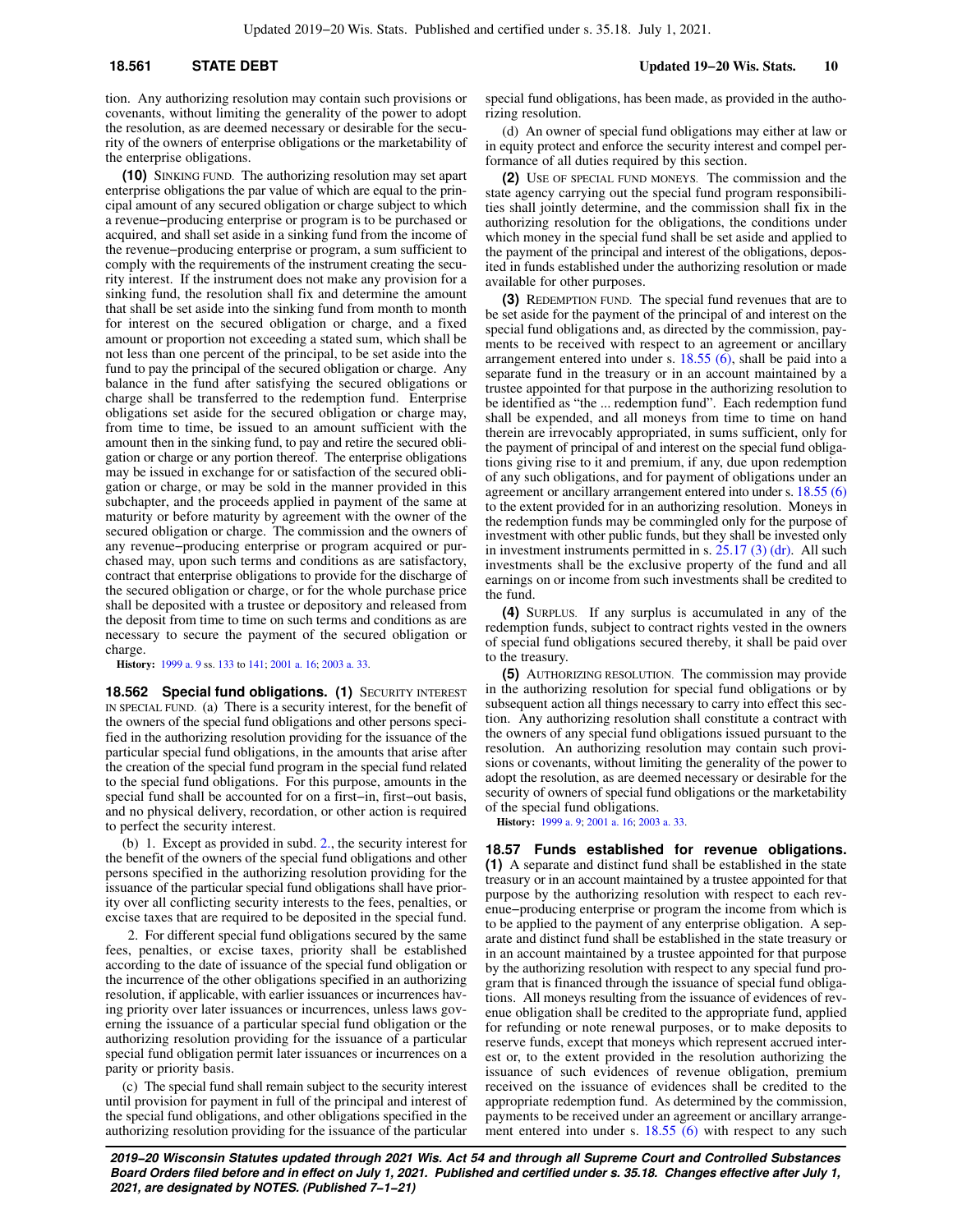issuance of evidences of revenue obligation shall be credited to the appropriate fund.

**(2)** Moneys in such funds may be expended, pursuant to appropriations, only for the purposes and in the amounts for which borrowed, for the payment of the principal of and interest on related revenue obligations, to make deposits to reserve funds, and to make ancillary payments.

**(3)** Moneys in such funds may be commingled only for the purpose of investment with other public funds, but they shall be invested only in investment instruments permitted in s. [25.17 \(3\)](https://docs-preview.legis.wisconsin.gov/document/statutes/25.17(3)(b)) [\(b\)](https://docs-preview.legis.wisconsin.gov/document/statutes/25.17(3)(b)) or in environmental improvement fund investment instruments permitted in s.  $281.59$  (2m). All such investments shall be the exclusive property of such fund and all earnings on or income from investments shall be credited to such fund and shall become available for any of the purposes under sub. [\(2\)](https://docs-preview.legis.wisconsin.gov/document/statutes/18.57(2)) and for the payment of interest on related revenue obligations.

**(4)** If, after all outstanding related revenue obligations have been paid or payment provided for, moneys remain in a fund created under sub. [\(1\),](https://docs-preview.legis.wisconsin.gov/document/statutes/18.57(1)) all of the following shall occur:

(a) If the fund created under sub.  $(1)$  is in an account maintained by a trustee appointed by an authorizing resolution, the moneys shall be paid over to the treasury.

(b) The fund created under sub.  $(1)$  shall be closed.

**History:** [1977 c. 29;](https://docs-preview.legis.wisconsin.gov/document/acts/1977/29) [1979 c. 34](https://docs-preview.legis.wisconsin.gov/document/acts/1979/34), [155](https://docs-preview.legis.wisconsin.gov/document/acts/1979/155); [1989 a. 366](https://docs-preview.legis.wisconsin.gov/document/acts/1989/366); [1995 a. 227](https://docs-preview.legis.wisconsin.gov/document/acts/1995/227); [1997 a. 27;](https://docs-preview.legis.wisconsin.gov/document/acts/1997/27) [1999](https://docs-preview.legis.wisconsin.gov/document/acts/1999/9) [a. 9,](https://docs-preview.legis.wisconsin.gov/document/acts/1999/9) [185;](https://docs-preview.legis.wisconsin.gov/document/acts/1999/185) [2001 a. 16](https://docs-preview.legis.wisconsin.gov/document/acts/2001/16); [2003 a. 33](https://docs-preview.legis.wisconsin.gov/document/acts/2003/33).

**18.58 Other fiscal and administrative regulations. (1)** MANAGEMENT OF FUNDS AND RECORDS. All funds established under this subchapter which are deposited in the state treasury shall be managed as provided by law for other state funds, subject to any contract rights vested in owners of evidences of revenue obligation secured by such fund. The department of administration shall maintain full and correct records of each fund. The legislative audit bureau shall audit each fund as of January 1 of each year reconciling all transactions and showing the fair market value of all property on hand. All records and audits shall be public documents. All funds established under this subchapter which are deposited with a trustee appointed for that purpose by the authorizing resolution shall be managed in accordance with resolutions authorizing the issuance of revenue obligations, agreements between the commission and the trustee and any contract rights vested in owners of revenue obligations secured by such fund.

**(3)** EXTINGUISHMENT OF DEBT. Interest shall cease to accrue on a revenue obligation on the date that the obligation becomes due for payment if payment is made or duly provided for, but the obligation and accrued interest shall continue to be a binding obligation according to its terms until 6 years overdue for payment, or such longer period as may be required by federal law. At that time, unless demand for its payment has been made, it shall be extinguished and shall be deemed no longer outstanding.

**(4)** SUBSTANTIVE COVENANTS. Notwithstanding any other provision of this subchapter, the state department or agency head carrying out program responsibilities for which a revenue obligation has been authorized by the legislature shall have the authority to formulate covenants respecting the operation of the related enterprise or program. The department or agency head shall consult with the commission with respect to the effect of any proposed covenants on the sale of the proposed revenue obligation. Nothing in this subsection shall be construed to expand the powers of any state department or agency.

**History:** [1977 c. 29;](https://docs-preview.legis.wisconsin.gov/document/acts/1977/29) [1979 c. 34;](https://docs-preview.legis.wisconsin.gov/document/acts/1979/34) [1999 a. 9;](https://docs-preview.legis.wisconsin.gov/document/acts/1999/9) [2003 a. 33.](https://docs-preview.legis.wisconsin.gov/document/acts/2003/33)

**18.59 Bond anticipation notes. (1)** Whenever the commission has adopted an authorizing resolution for revenue−obligation bonds for any one or more of the purposes described in s. [18.53 \(3\),](https://docs-preview.legis.wisconsin.gov/document/statutes/18.53(3)) it may, prior to the issuance of the bonds and in anticipation of their sale, adopt an authorizing resolution for revenue− obligation bond anticipation notes. The authorizing resolution shall recite that all conditions precedent to the issuance of revenue−obligation bonds required by law or by the resolution authorizing the bonds have been complied with and that the notes are issued for the purposes for which the bonds were authorized or to renew notes issued for such purposes. The authorizing resolution shall pledge to the payment of the principal of the notes the proceeds of the sale of the bonds. Upon the adoption of the authorizing resolution, the authorizing resolution for the bonds shall be irrevocable until the notes have been paid.

**(2)** All original revenue−obligation bond anticipation notes shall be named revenue−bond anticipation notes and shall recite on their face that they are payable solely from the proceeds of revenue−obligation bonds to be issued under this subchapter. The aggregate amount of such notes outstanding including interest to accrue shall not exceed the aggregate principal amount of the bonds in anticipation of the sale of which they are issued. The rate of interest borne by the notes shall not exceed any maximum rate of interest authorized to be borne by the bonds. No lien shall be created or attached with respect to any property of the state as a consequence of the issuance of such notes except as provided in sub. [\(4\).](https://docs-preview.legis.wisconsin.gov/document/statutes/18.59(4))

**(4)** Upon the issuance of revenue−obligation bond anticipation notes, there shall be paid into the funds or accounts respectively provided for the payment of the principal and interest of the revenue−obligation bonds in anticipation of the sale of which the notes are issued, from the portion of the income of the enterprise or program allocated to the payment of principal and interest, the same amount at the same times as would have been required to be paid for the payment of the principal and interest of the bonds if the bonds, in an equal principal amount and at the same rate of interest, maturing in annual installments over 50 years, had been issued instead of the notes. Such moneys or any part thereof may, by the authorizing resolution for the notes, be pledged for the payment of the principal and interest of the notes.

**(5)** All funds derived from the sale of revenue−obligation bonds or renewal notes issued subsequent to the issuance of revenue−obligation bond anticipation notes which the notes were issued in anticipation of the sale shall constitute a trust fund, and the fund shall be expended first for the payment of principal and interest of the notes, and then may be expended for other purposes set forth in the authorizing resolution for the bonds or renewal notes

**(6)** The commission may authorize the issuance of renewal revenue−obligation bond anticipation notes to provide funds for the payment of the principal and interest of any such notes then outstanding. All of the provisions of this section shall apply to the renewal notes.

**History:** [1977 c. 29](https://docs-preview.legis.wisconsin.gov/document/acts/1977/29); [2001 a. 16](https://docs-preview.legis.wisconsin.gov/document/acts/2001/16).

**18.60 Refunding obligations. (1)** The commission may authorize, for any one or more of the purposes described in s. [18.53 \(1\),](https://docs-preview.legis.wisconsin.gov/document/statutes/18.53(1)) the issuance of revenue−obligation refunding obligations. Refunding obligations may be issued, subject to any contract rights vested in owners of obligations or notes being refinanced, to refinance more than one issue of obligations or notes notwithstanding that the obligations or notes may have been issued at different times for different purposes and may be secured by the property or income of more than one enterprise or program or special fund or may be public debt or building−corporation indebtedness. The principal amount of refunding obligations shall not exceed the sum of: the principal amount of the obligations or notes being refinanced; applicable redemption premiums; unpaid interest on the obligations or notes to the date of delivery or exchange of the refunding obligations; in the event the proceeds are to be deposited in trust as provided in sub.  $(3)$ , interest to accrue on the obligations or notes from the date of delivery to the date of maturity or to the redemption date selected by the commission, whichever is earlier; and the expenses incurred in the issuance of the refunding obligations and the payment of the obligations or notes. A determination by the commission that a refinancing is advantageous or that any of the amounts provided in the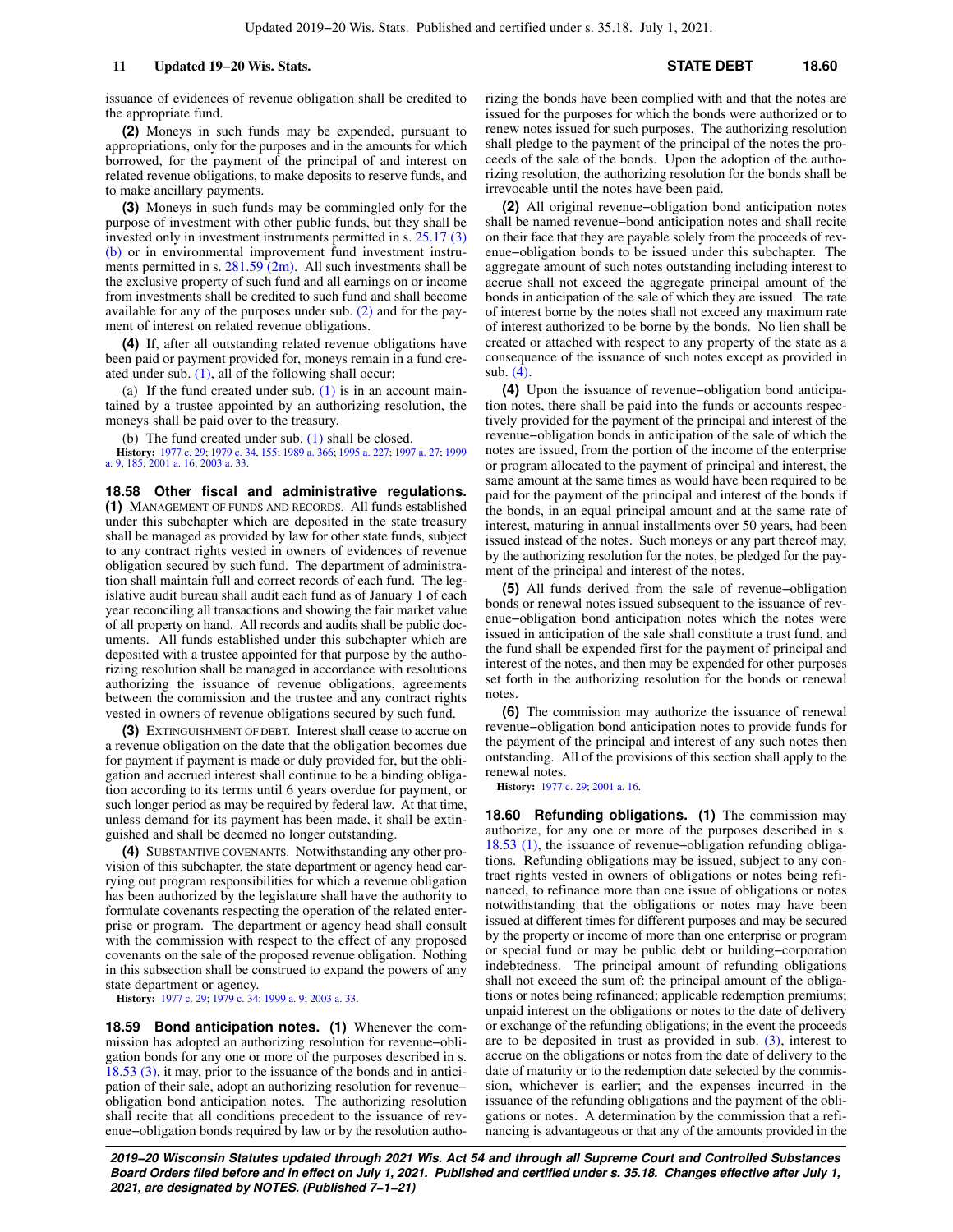preceding sentence should be included in the refinancing shall be conclusive.

**(2)** If the commission determines to exchange refunding obligations, they may be exchanged privately for and in payment and discharge of any of the outstanding obligations or notes being refinanced. Refunding obligations may be exchanged for such principal amount of the obligations or notes being exchanged therefore as may be determined by the commission to be necessary or advisable. The owners of the obligations or notes being refunded who elect to exchange need not pay accrued interest on the refunding obligations if and to the extent that interest is accrued and unpaid on the obligations or notes being refunded and to be surrendered. If any of the obligations or notes to be refinanced are to be called for redemption, the commission shall determine which redemption dates shall be used, if more than one date is applicable and shall, prior to the issuance of the refunding obligations, provide for notice of redemption to be given in the manner and at the times required by the proceedings authorizing the outstanding obligations or notes.

**(3)** The principal proceeds from the sale of any refunding obligations shall be applied either to the immediate payment and retirement of the obligations or notes being refinanced or, if the obligations or notes have not matured and are not presently redeemable, to the creation of a trust for and shall be pledged to the payment of the obligations or notes being refinanced. If a trust is created, a separate deposit shall be made for each issue of obligations or notes being refinanced. Each deposit shall be with the secretary of administration or a bank or trust company that is then a member of the federal deposit insurance corporation. If the total amount of any deposit, including money other than sale proceeds but legally available for such purpose, is less than the principal amount of the obligations or notes being refinanced and for the payment of which the deposit has been created and pledged, together with applicable redemption premiums and interest accrued and to accrue to maturity or to the date of redemption, then the application of the sale proceeds shall be legally sufficient only if the money deposited is invested in securities issued by the United States or one of its agencies, or securities fully guaranteed by the United States, and only if the principal amount of the securities at maturity and the income therefrom to maturity will be sufficient and available, without the need for any further investment or reinvestment, to pay at maturity or upon redemption the principal amount of the obligations or notes being refinanced together with applicable redemption premiums and interest accrued and to accrue to maturity or to the date of redemption. The income from the principal proceeds of the securities shall be applied solely to the payment of the principal of and interest and redemption premiums on the obligations or notes being refinanced, but provision may be made for the pledging and disposition of any surplus. Nothing in this subsection shall be construed as a limitation on the duration of any deposit in trust for the retirement of obligations or notes being refinanced, but which have not matured and which are not presently redeemable. Nothing in this subsection shall be construed to prohibit reinvestment of the income of a trust if the reinvestments will mature at such times that sufficient cash will be available to pay interest, applicable premiums, and principal on the obligations or notes being refinanced.

**(4)** The commission may in addition to the other powers conferred by this subchapter, include a provision in any authorizing resolution for refunding obligations pledging all or any part of the special fund or income of any enterprise or program originally financed from the proceeds of any of the obligations or notes being refinanced, or pledging all or any part of the surplus income derived from the investment of any trust created under sub. [\(3\),](https://docs-preview.legis.wisconsin.gov/document/statutes/18.60(3)) or both.

**(5)** All of the following provisions that are not inconsistent with the express provisions of this section shall apply to refunding obligations, except that the maximum permissible term shall be 50

years from the date of original issue of the oldest note or obligation issue being refunded:

(a) Section [18.56](https://docs-preview.legis.wisconsin.gov/document/statutes/18.56).

(b) In the case of enterprise obligations, s. [18.561](https://docs-preview.legis.wisconsin.gov/document/statutes/18.561).

(c) In the case of special fund obligations, s. [18.562](https://docs-preview.legis.wisconsin.gov/document/statutes/18.562). **History:** [1977 c. 29](https://docs-preview.legis.wisconsin.gov/document/acts/1977/29); [1999 a. 9;](https://docs-preview.legis.wisconsin.gov/document/acts/1999/9) [2003 a. 33.](https://docs-preview.legis.wisconsin.gov/document/acts/2003/33)

**18.61 Undertakings of state. (1)** The state shall not be generally liable on revenue obligations and revenue obligations shall not be a debt of the state for any purpose whatsoever. All evidences of revenue obligation shall contain on their face a statement to that effect.

**(2)** The state pledges and agrees with the owners of revenue obligations that the state will not limit or alter its powers to fulfill the terms of any agreements made with the owners or in any way impair the rights and remedies of the owners until the revenue obligations, together with interest including interest on any unpaid installments of interest, and all costs and expenses in connection with any action or proceeding by or on behalf of the owners, are fully met and discharged. The commission may include this pledge and agreement of the state in any agreement with the owners of revenue obligation.

**(3)** (a) If the state fails to pay any revenue obligation in accordance with its terms, and default continues for a period of 30 days or if the state fails or refuses to comply with this subchapter or defaults in any agreement made with the owners of any issue of revenue obligations, the owners of 25 percent in aggregate principal amount of the revenue obligations of the issue then outstanding, by instrument recorded in the office of the register of deeds of Dane County and approved or acknowledged in the same manner as a deed to be recorded, may appoint a trustee to represent the owners of the revenue obligations for the purposes specifically provided in the instrument.

(b) The trustee may, and upon written request of the owners of 25 percent in aggregate principal amount of the revenue obligations of the issue then outstanding shall, in the trustee's own name:

1. By action or proceeding, enforce all rights of all owners of the issue of revenue obligations, including the right to require the state to collect enterprise or program income or special fund income adequate to carry out any agreement as to, or pledge of, such income and to require the state to carry out any other agreements with the owners of the revenue obligations and to perform its duties under this subchapter;

2. Bring suit upon the revenue obligation;

3. By action, require the state to account as if it were the trustee of an express trust for the owners of the revenue obligations;

4. By action, enjoin any acts or things which may be unlawful or in violation of the rights of the owners of the revenue obligations; and

5. Declare all the revenue obligations due and payable, and if all defaults shall be made good, the aggregate principal amount of the revenue obligations of the issue then outstanding, to annul the declaration and its consequences.

(c) The trustee shall have all of the powers necessary or appropriate for the exercise of any functions specifically set forth in this subchapter or incident to the general representation of the owners of revenue obligations in the enforcement and protection of their rights.

(d) Before declaring the principal of revenue obligations due and payable, the trustee shall first give 30 days' notice in writing to the governor and the attorney general.

(e) Any action or proceeding by the trustee against the state may be commenced by delivering a copy of the summons and of the complaint to the attorney general or leaving them at the attorney general's office with an assistant or clerk. The place of trial of such an action shall be as provided in s. [801.50](https://docs-preview.legis.wisconsin.gov/document/statutes/801.50). Sections [16.53](https://docs-preview.legis.wisconsin.gov/document/statutes/16.53)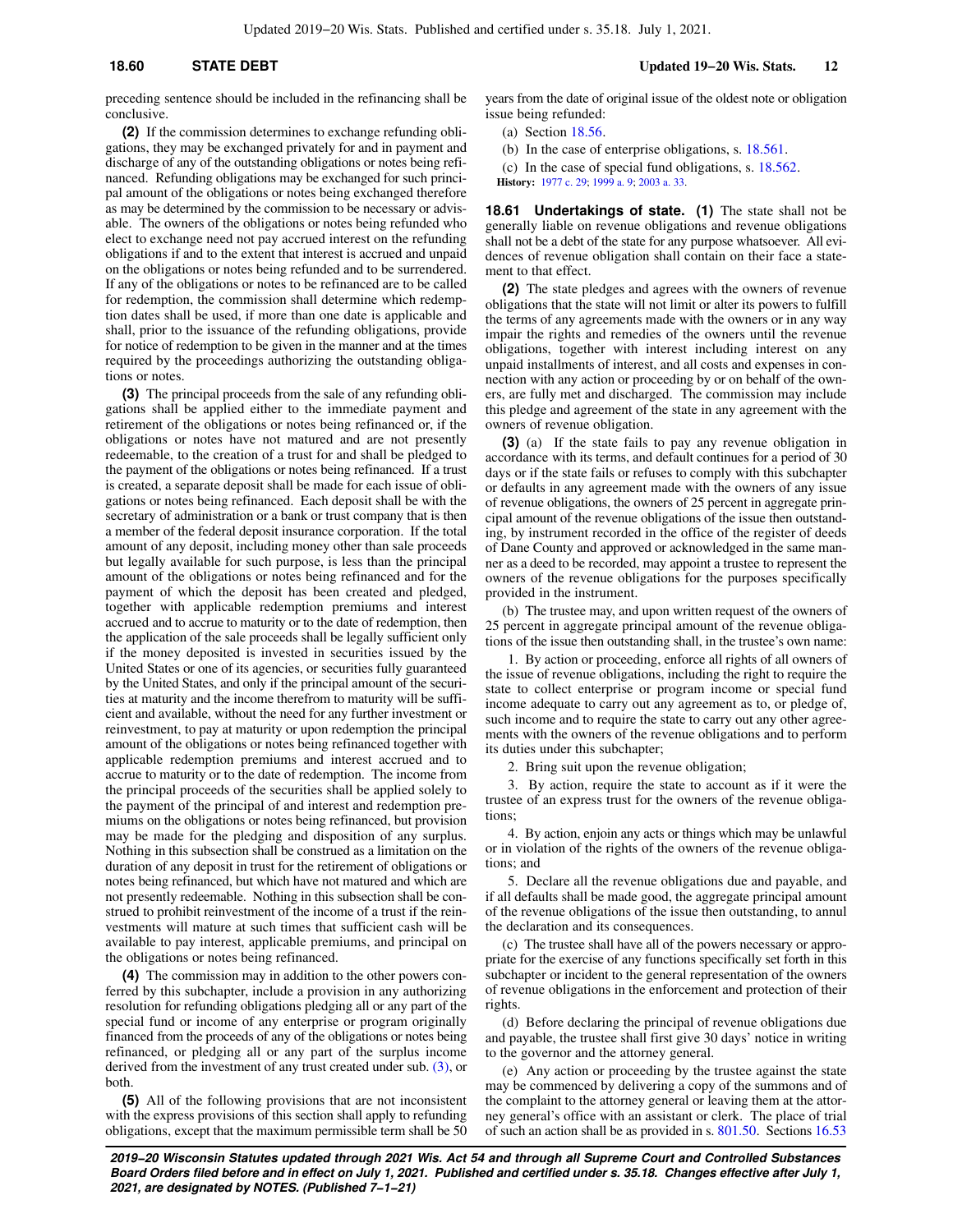and [775.01](https://docs-preview.legis.wisconsin.gov/document/statutes/775.01) shall not apply to such claims. If there is final judgment against the state in such action, it shall be paid as provided in s. [775.04](https://docs-preview.legis.wisconsin.gov/document/statutes/775.04), together with interest at the rate of 10 percent per year from the date payment was judged to have been due until the date of payment of the judgment.

**(4)** Any public officer or public employee, as defined in s. [939.22 \(30\)](https://docs-preview.legis.wisconsin.gov/document/statutes/939.22(30)), and the surety on the person's official bond, or any other person participating in any direct or indirect impairment of any fund established under this subchapter, shall be liable in any action brought by the attorney general in the name of the state, or by any taxpayer of the state, or by the owner of revenue obligation payable in whole or in part, directly or indirectly, out of such fund, to restore to the fund all diversions from the fund.

**(5)** The legislature may provide, with respect to any specific issue of revenue obligations, prior to their issuance, that if the special fund income or the enterprise or program income pledged to the payment of the principal and interest of the issue is insufficient for that purpose, or is insufficient to replenish a reserve fund, if applicable, it will consider supplying the deficiency by appropriation of funds, from time to time, out of the treasury. If the legislature so provides, the commission may make the necessary provisions therefor in the authorizing resolution and other proceedings of the issue. Thereafter, if the contingency occurs, recognizing its moral obligation to do so, the legislature hereby expresses its expectation and aspiration that it shall make such appropriation.

**History:** [1977 c. 29;](https://docs-preview.legis.wisconsin.gov/document/acts/1977/29) [1979 c. 32](https://docs-preview.legis.wisconsin.gov/document/acts/1979/32) s. [92 \(5\)](https://docs-preview.legis.wisconsin.gov/document/acts/1979/32,%20s.%2092); [1979 c. 107;](https://docs-preview.legis.wisconsin.gov/document/acts/1979/107) [1981 c. 336](https://docs-preview.legis.wisconsin.gov/document/acts/1981/336); [1983 a. 228](https://docs-preview.legis.wisconsin.gov/document/acts/1983/228) s. [16](https://docs-preview.legis.wisconsin.gov/document/acts/1983/228,%20s.%2016); [1993 a. 301;](https://docs-preview.legis.wisconsin.gov/document/acts/1993/301) [1999 a. 9](https://docs-preview.legis.wisconsin.gov/document/acts/1999/9); [2001 a. 103](https://docs-preview.legis.wisconsin.gov/document/acts/2001/103); [2005 a. 25](https://docs-preview.legis.wisconsin.gov/document/acts/2005/25).

**18.62 Revenue obligations as legal investments.** Any other provision of law to the contrary notwithstanding, any of the following may legally invest any sinking funds, moneys, or other funds belonging to them or within their control in any revenue obligations issued under this subchapter, which shall be authorized security for all public deposits:

**(1)** The state, the investment board, public officers, municipal corporations, political subdivisions, and public bodies.

**(2)** Banks and bankers, savings and loan associations, credit unions, trust companies, savings banks and institutions, investment companies, insurance companies, insurance associations, and other persons carrying on a banking or insurance business.

**(3)** Personal representatives, guardians, trustees, and other fiduciaries.

**History:** [1977 c. 29;](https://docs-preview.legis.wisconsin.gov/document/acts/1977/29) [2001 a. 102.](https://docs-preview.legis.wisconsin.gov/document/acts/2001/102)

**18.63 Validation of revenue obligations. (1)** Notwithstanding any defects, irregularities, lack of power or failure to comply with any statute or any act of the commission, all revenue obligations issued or attempted to be issued after July 1, 1977 are declared to be valid; all instruments given after July 1, 1977 to evidence the obligation are declared to be binding, legal, valid, enforceable and incontestable in accordance with their terms; and all proceedings taken and certifications and determinations made after July 1, 1977 to authorize, issue, sell, execute, deliver or enter into the obligation or instruments are validated, ratified, approved and confirmed.

**(2)** A determination, legislative, judicial or administrative, for any reason, that the state may not spend the proceeds of revenue obligations or that it has spent the proceeds for a purpose other than the stated purpose for which the revenue obligations were issued or for a purpose for which the state may not spend money, shall not affect the validity of the revenue obligations nor the evidence of revenue obligation therefor.

**History:** [1977 c. 29.](https://docs-preview.legis.wisconsin.gov/document/acts/1977/29)

### **18.64 Minority financial advisers and investment firms; disabled veteran−owned financial advisers and investment firms. (1)** In this section:

(a) "Disabled veteran−owned financial adviser" means a financial adviser certified by the department of administration under s. [16.283 \(3\)](https://docs-preview.legis.wisconsin.gov/document/statutes/16.283(3)).

(b) "Disabled veteran−owned investment firm" means an investment firm certified by the department of administration under s. [16.283 \(3\).](https://docs-preview.legis.wisconsin.gov/document/statutes/16.283(3))

(c) "Minority financial adviser" means a financial adviser certified by the department of administration under s. [16.287 \(2\).](https://docs-preview.legis.wisconsin.gov/document/statutes/16.287(2))

(d) "Minority investment firm" means an investment firm certified by the department of administration under s. [16.287 \(2\).](https://docs-preview.legis.wisconsin.gov/document/statutes/16.287(2))

**(2)** (a) Except as provided under sub. [\(7\)](https://docs-preview.legis.wisconsin.gov/document/statutes/18.64(7)), in issuing evidences of revenue obligations by competitive sale, the commission shall ensure that at least 6 percent of the total of revenue obligations contracted in each fiscal year is underwritten by minority investment firms.

(b) Except as provided under sub. [\(7\)](https://docs-preview.legis.wisconsin.gov/document/statutes/18.64(7)), in issuing evidences of revenue obligations by competitive sale, the commission shall make efforts to ensure that at least 1 percent of the total of revenue obligations contracted in each fiscal year is underwritten by disabled veteran−owned investment firms.

**(3)** (a) Except as provided under sub. [\(7\)](https://docs-preview.legis.wisconsin.gov/document/statutes/18.64(7)), in issuing evidences of revenue obligations by negotiated sale, the commission shall ensure that at least 6 percent of the total of revenue obligations contracted in each fiscal year is underwritten by minority investment firms.

(b) Except as provided under sub. [\(7\)](https://docs-preview.legis.wisconsin.gov/document/statutes/18.64(7)), in issuing evidences of revenue obligations by negotiated sale, the commission shall make efforts to ensure that at least 1 percent of the total of revenue obligations contracted in each fiscal year is underwritten by disabled veteran−owned investment firms.

**(4)** (a) Except as provided under sub. [\(7\)](https://docs-preview.legis.wisconsin.gov/document/statutes/18.64(7)), in issuing evidences of revenue obligations by competitive sale or negotiated sale, the commission shall ensure that at least 6 percent of the total moneys expended in such fiscal year for the services of financial advisers are expended for the services of minority financial advisers.

(b) Except as provided under sub. [\(7\)](https://docs-preview.legis.wisconsin.gov/document/statutes/18.64(7)), in issuing evidences of revenue obligations by competitive sale or negotiated sale, the commission shall make efforts to ensure that at least 1 percent of the total moneys expended in each fiscal year for the services of financial advisers are expended for the services of disabled veteran−owned financial advisers.

**(5)** (a) Except as provided under sub. [\(7\),](https://docs-preview.legis.wisconsin.gov/document/statutes/18.64(7)) an individual underwriter or syndicate of underwriters shall ensure that each bid or proposal, submitted by that individual or syndicate in a competitive or negotiated sale of a revenue obligation, provides for a portion of sales to minority investment firms.

(b) Except as provided under sub. [\(7\)](https://docs-preview.legis.wisconsin.gov/document/statutes/18.64(7)), an individual underwriter or syndicate of underwriters shall make efforts to ensure that each bid or proposal, submitted by that individual or syndicate in a competitive or negotiated sale of a revenue obligation, provides for at least 1 percent of sales to disabled veteran−owned investment firms.

**(6)** The commission shall annually report to the department of administration the total amount of revenue obligations contracted with the underwriting services of minority investment firms and disabled veteran−owned investment firms and the total amount of moneys expended for the services of minority financial advisers and disabled veteran−owned financial advisers during the preceding fiscal year.

**(7)** The requirements of any of subs. [\(2\)](https://docs-preview.legis.wisconsin.gov/document/statutes/18.64(2)) to [\(5\)](https://docs-preview.legis.wisconsin.gov/document/statutes/18.64(5)) do not apply to an issuance of evidence of a revenue obligation, if the secretary of administration submits a report in writing specifying the building commission's reasons for not complying with the requirements of any of subs.  $(2)$  to  $(5)$  for that issuance.

**History:** [1987 a. 27;](https://docs-preview.legis.wisconsin.gov/document/acts/1987/27) [1989 a. 366](https://docs-preview.legis.wisconsin.gov/document/acts/1989/366); [1991 a. 32;](https://docs-preview.legis.wisconsin.gov/document/acts/1991/32) [1995 a. 27](https://docs-preview.legis.wisconsin.gov/document/acts/1995/27) s. [9116 \(5\);](https://docs-preview.legis.wisconsin.gov/document/acts/1995/27,%20s.%209116) [2009 a. 299](https://docs-preview.legis.wisconsin.gov/document/acts/2009/299); [2011 a. 32](https://docs-preview.legis.wisconsin.gov/document/acts/2011/32); [2011 a. 260](https://docs-preview.legis.wisconsin.gov/document/acts/2011/260) s. [80;](https://docs-preview.legis.wisconsin.gov/document/acts/2011/260,%20s.%2080) [2013 a. 192](https://docs-preview.legis.wisconsin.gov/document/acts/2013/192).

### SUBCHAPTER III

#### OPERATING NOTES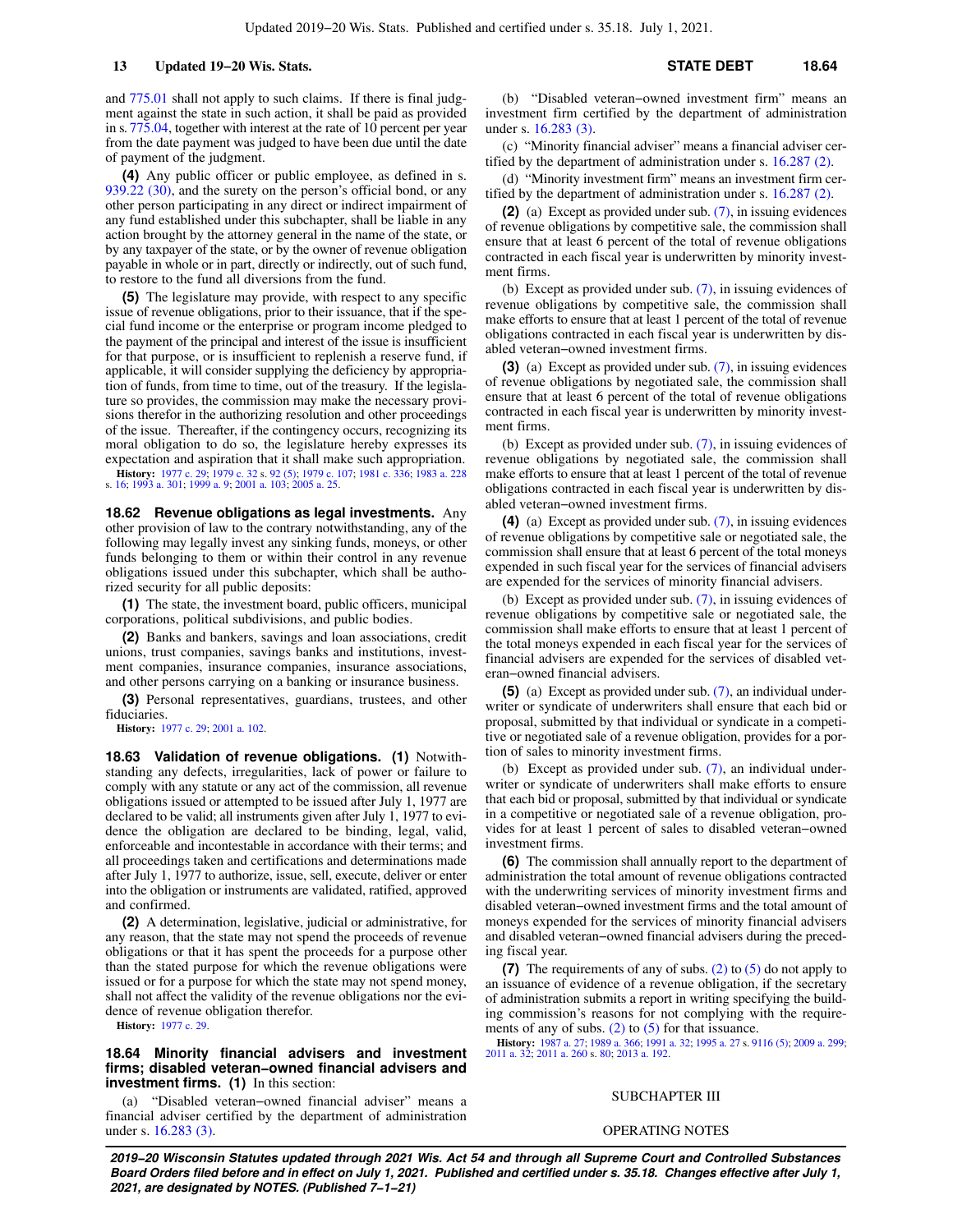**18.70 Provisions applicable.** The following sections apply to this subchapter, except that all references to "public debt," "debt," or "revenue obligation" are deemed to refer to "operating notes," all references to "evidence of indebtedness" are deemed to refer to "evidence of operating note," and all references to "evidences of indebtedness" are deemed to refer to "evidences of operating notes": ss. [18.03](https://docs-preview.legis.wisconsin.gov/document/statutes/18.03), [18.06 \(8\)](https://docs-preview.legis.wisconsin.gov/document/statutes/18.06(8)), [18.07](https://docs-preview.legis.wisconsin.gov/document/statutes/18.07), [18.10 \(1\)](https://docs-preview.legis.wisconsin.gov/document/statutes/18.10(1)), [\(2\),](https://docs-preview.legis.wisconsin.gov/document/statutes/18.10(2)) [\(4\)](https://docs-preview.legis.wisconsin.gov/document/statutes/18.10(4)) to  $(9)$ , and  $(11)$ , [18.17,](https://docs-preview.legis.wisconsin.gov/document/statutes/18.17) [18.52 \(1m\),](https://docs-preview.legis.wisconsin.gov/document/statutes/18.52(1m)) [18.61 \(1\)](https://docs-preview.legis.wisconsin.gov/document/statutes/18.61(1)), [18.62](https://docs-preview.legis.wisconsin.gov/document/statutes/18.62), and [18.63.](https://docs-preview.legis.wisconsin.gov/document/statutes/18.63)

**History:** [1983 a. 3](https://docs-preview.legis.wisconsin.gov/document/acts/1983/3); [1991 a. 39](https://docs-preview.legis.wisconsin.gov/document/acts/1991/39); [2003 a. 320](https://docs-preview.legis.wisconsin.gov/document/acts/2003/320).

**18.71 Definitions.** In this subchapter, unless the context requires otherwise:

**(1d)** "Aggregate expected debt service and net exchange payments" means the sum of the following:

(a) The aggregate net payments expected to be made and received under a specified interest exchange agreement under s. [18.73 \(5\) \(a\)](https://docs-preview.legis.wisconsin.gov/document/statutes/18.73(5)(a)).

(b) The aggregate debt service expected to be made on notes related to that agreement.

(c) The aggregate net payments expected to be made and received under all other interest exchange agreements under s. [18.73 \(5\) \(a\)](https://docs-preview.legis.wisconsin.gov/document/statutes/18.73(5)(a)) relating to those notes that are in force at the time of executing the agreement.

**(1m)** "Commission" means the building commission.

**(2)** "Department" means the department of administration.

**(3)** "Evidence of operating note" means a written promise to pay an operating note.

**(4)** "Operating note" means every undertaking of the state to repay a certain amount of a financial obligation which is:

(a) Created for the purpose of funding operating deficits of the state as determined under s. [16.405 \(1\),](https://docs-preview.legis.wisconsin.gov/document/statutes/16.405(1)) which must be repaid not later than the last day of the fiscal year during which the operating note is issued;

(b) Payable from and secured solely by revenues pledged by the commission and the department pursuant to the authorizing resolution provided that all such pledged revenues must first be available for the payment of public debt; and

(c) Not public debt under s. [18.01 \(4\)](https://docs-preview.legis.wisconsin.gov/document/statutes/18.01(4)) nor a revenue obligation under s. [18.52 \(5\).](https://docs-preview.legis.wisconsin.gov/document/statutes/18.52(5))

**(5)** "Public debt" or "debt" has the meaning given under s. [18.01 \(4\).](https://docs-preview.legis.wisconsin.gov/document/statutes/18.01(4))

**History:** [1983 a. 3](https://docs-preview.legis.wisconsin.gov/document/acts/1983/3); [1983 a. 36](https://docs-preview.legis.wisconsin.gov/document/acts/1983/36) s. [96 \(4\)](https://docs-preview.legis.wisconsin.gov/document/acts/1983/36,%20s.%2096); [1983 a. 192](https://docs-preview.legis.wisconsin.gov/document/acts/1983/192); [1985 a. 29](https://docs-preview.legis.wisconsin.gov/document/acts/1985/29); [2007 a. 20](https://docs-preview.legis.wisconsin.gov/document/acts/2007/20).

Operating notes that are short−term borrowings to be repaid in the current year from tax collections that are in the process of collection, are not public debt under Art. XI, s. 3. State ex rel. La Follette v. Stitt, [114 Wis. 2d 358](https://docs-preview.legis.wisconsin.gov/document/courts/114%20Wis.%202d%20358), [338 N.W.2d 684](https://docs-preview.legis.wisconsin.gov/document/courts/338%20N.W.2d%20684) (1983).

**18.72 Purposes of operating notes. (1)** The commission may authorize financial obligations to be incurred and evidences of operating notes to be issued therefor in an amount sufficient to fund or refund the whole or any part of any operating note issued under this subchapter. However, no operating notes originally issued in a fiscal year may be funded or refunded by proceeds of an operating note to mature in a later fiscal year.

**(2)** The commission may authorize financial obligations to be incurred and evidences of operating notes to be issued therefor to fund operating deficits as moneys are required. The requirements for moneys shall be established by the department.

**(3)** Each purpose specified in subs. [\(1\)](https://docs-preview.legis.wisconsin.gov/document/statutes/18.72(1)) and [\(2\)](https://docs-preview.legis.wisconsin.gov/document/statutes/18.72(2)) may include the expenses of issuance of the operating notes and reserves securing the operating notes.

**(4)** No operating note issued under this section may have a maturity date later than the last day of the fiscal year during which the operating note is issued. **History:** [1983 a. 3](https://docs-preview.legis.wisconsin.gov/document/acts/1983/3); [1985 a. 29](https://docs-preview.legis.wisconsin.gov/document/acts/1985/29).

**18.725 Limit on amount of operating notes.** The building commission may not sell operating notes under s. [18.73 \(2\)](https://docs-preview.legis.wisconsin.gov/document/statutes/18.73(2)) at any time if the amount of operating notes to be sold at that time plus the amount of operating notes outstanding at that time exceed 10 percent of the amounts shown in the schedule under s. [20.005](https://docs-preview.legis.wisconsin.gov/document/statutes/20.005(3))

[\(3\)](https://docs-preview.legis.wisconsin.gov/document/statutes/20.005(3)) of appropriations of general purpose revenues, as defined in s. [20.001 \(2\) \(a\),](https://docs-preview.legis.wisconsin.gov/document/statutes/20.001(2)(a)) plus the amounts shown in the schedule of appropriations of program revenues, as defined in s. [20.001 \(2\) \(b\)](https://docs-preview.legis.wisconsin.gov/document/statutes/20.001(2)(b)), both calculated as of that time and for that fiscal year. **History:** [1985 a. 29](https://docs-preview.legis.wisconsin.gov/document/acts/1985/29).

**18.73 Procedures. (1)** AUTHORIZING RESOLUTION. No financial obligations may be incurred under this subchapter nor may any evidence of operating notes be issued by the state except upon submission of a request by the department under s. [16.405](https://docs-preview.legis.wisconsin.gov/document/statutes/16.405) and pursuant to an authorizing resolution of the commission. Each authorizing resolution shall state each purpose of the operating notes it authorizes, which need not be more specific but may not be more general than those purposes provided in or pursuant to law, and the maximum principal amount of the operating notes. The operating notes may be designated by any name as determined by the commission.

**(2)** SALE. Operating notes may be sold at either public or private sale. The commission may provide in an authorizing resolution for the refunding of operating notes, for their exchange privately, in payment and discharge of any of the outstanding operating notes being refunded. All operating notes sold at public sale shall be noticed as provided in the authorizing resolution. Any bids received at public sale may be rejected.

**(4)** EXERCISE OF AUTHORITY. Financial obligations may be incurred and evidences of operating notes issued therefor pursuant to one or more authorizing resolutions, unless otherwise provided in the resolution or in this subchapter, at any time and from time to time, for any combination of purposes, in any specific amounts, at any rates of interest, for any term, payable at any intervals, at any place, in any manner and having any other terms or conditions deemed necessary or useful. Unless sooner exercised or unless a shorter period is provided in the resolution, every authorizing resolution shall expire 3 months after the date of its adoption.

**(5)** AGREEMENTS AND ARRANGEMENTS; DELEGATION; USE OF OPERATING NOTES. (a) Subject to pars. [\(d\)](https://docs-preview.legis.wisconsin.gov/document/statutes/18.73(5)(d)) and  $(e)$ , at the time of, or in anticipation of, contracting operating notes and at any time thereafter while the operating notes are outstanding, the commission may enter into agreements and ancillary arrangements relating to the operating notes, including liquidity facilities, remarketing or dealer agreements, letter of credit agreements, insurance policies, guaranty agreements, reimbursement agreements, indexing agreements, or interest exchange agreements. Any payment received pursuant to any such agreements or ancillary arrangements shall be deposited in, and any payments made pursuant to any such agreements or ancillary arrangements will be made from, the general fund or the operating note redemption fund, as determined by the commission. The determination of the commission included in an interest exchange agreement that such an agreement relates to an operating note shall be conclusive.

(b) The commission may delegate to other persons the authority and responsibility to take actions necessary and appropriate to implement agreements and ancillary arrangements under par. [\(a\).](https://docs-preview.legis.wisconsin.gov/document/statutes/18.73(5)(a))

(c) Any operating notes may include operating notes contracted to fund interest, accrued or to accrue, on the operating notes.

(d) With respect to any interest exchange agreement or agree-ments specified in par. [\(a\),](https://docs-preview.legis.wisconsin.gov/document/statutes/18.73(5)(a)) all of the following shall apply:

1. The commission shall contract with an independent financial consulting firm to determine if the terms and conditions of the agreement reflect a fair market value, as of the proposed date of the execution of the agreement.

2. The interest exchange agreement must identify the note to which the agreement is related. The determination of the commission included in an interest exchange agreement that such agreement relates to a note shall be conclusive.

3. The resolution authorizing the commission to enter into any interest exchange agreement shall require that the terms and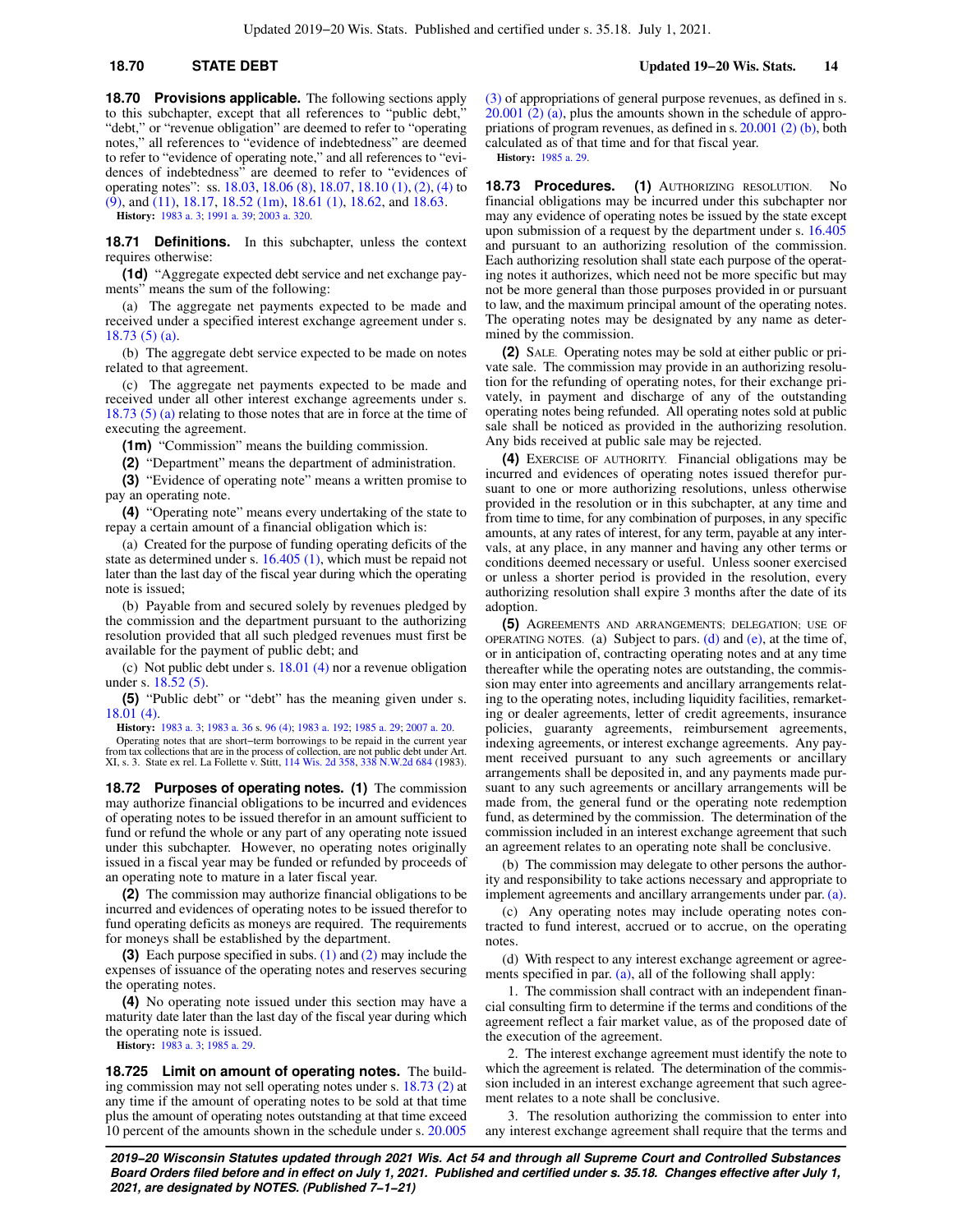conditions of the agreement reflect a fair market value as of the date of execution of the agreement, as reflected by the determination of the independent financial consulting firm under subd. [1.,](https://docs-preview.legis.wisconsin.gov/document/statutes/18.73(5)(d)1.) and shall establish guidelines for any such agreement, including the following:

a. The conditions under which the commission may enter into the agreements.

b. The form and content of the agreements.

c. The aspects of risk exposure associated with the agreements.

d. The standards and procedures for counterparty selection.

e. The standards for the procurement of, and the setting aside of reserves, if any, in connection with, the agreements.

f. The provisions, if any, for collateralization or other requirements for securing any counterparty's obligations under the agreements.

g. A system for financial monitoring and periodic assessment of the agreements.

(e) 1. Subject to subd. [2.](https://docs-preview.legis.wisconsin.gov/document/statutes/18.73(5)(e)2.), the terms and conditions of an interest exchange agreement under par. [\(a\)](https://docs-preview.legis.wisconsin.gov/document/statutes/18.73(5)(a)) shall not be structured so that, as of the trade date of the agreement, the aggregate expected debt service and net exchange payments relating to the agreement during the fiscal year in which the trade date occurs will be less than the aggregate expected debt service and net exchange payments relating to the agreement that would be payable during that fiscal year if the agreement is not executed.

2. Subdivision [1.](https://docs-preview.legis.wisconsin.gov/document/statutes/18.73(5)(e)1.) shall not apply if either of the follow occurs:

a. The commission receives a determination by the independent financial consulting firm under par. [\(d\) 1.](https://docs-preview.legis.wisconsin.gov/document/statutes/18.73(5)(d)1.) that the terms and conditions of the agreement reflect payments by the state that represent on−market rates as of the trade date for the particular type of agreement.

b. The commission provides written notice to the joint committee on finance of its intention to enter into an agreement that is reasonably expected to satisfy subd. [1.](https://docs-preview.legis.wisconsin.gov/document/statutes/18.73(5)(e)1.), and the joint committee on finance either approves or disapproves, in writing, the commission's entering into the agreement within 14 days of receiving the written notice from the commission.

3. This paragraph shall not limit the liability of the state under an agreement if actual contracted net exchange payments in any fiscal year are less than or exceed original expectations.

(f) Semiannually, during any year in which the state is a party to an agreement entered into pursuant to par. [\(a\)](https://docs-preview.legis.wisconsin.gov/document/statutes/18.73(5)(a)), the department of administration shall submit a report to the commission and to the cochairpersons of the joint committee on finance listing all such agreements. The report shall include all of the following:

1. A description of each agreement, including a summary of its terms and conditions, rates, maturity, and the estimated market value of each agreement.

2. An accounting of amounts that were required to be paid and received on each agreement.

3. Any credit enhancement, liquidity facility, or reserves, including an accounting of the costs and expenses incurred by the state.

4. A description of the counterparty to each agreement.

5. A description of the counterparty risk, the termination risk, and other risks associated with each agreement.

**History:** [1983 a. 3](https://docs-preview.legis.wisconsin.gov/document/acts/1983/3); [1985 a. 29](https://docs-preview.legis.wisconsin.gov/document/acts/1985/29); [1989 a. 31;](https://docs-preview.legis.wisconsin.gov/document/acts/1989/31) [2007 a. 20.](https://docs-preview.legis.wisconsin.gov/document/acts/2007/20)

**18.74 Application of operating note proceeds.** All moneys resulting from the contracting of operating notes or any payment to be received under an agreement or ancillary arrangement entered into under s. [18.73 \(5\)](https://docs-preview.legis.wisconsin.gov/document/statutes/18.73(5)) with respect to any such operating notes shall be credited to the general fund, except that moneys which represent premium and accrued interest on operating notes, or moneys for purposes of funding or refunding operating notes pursuant to s. [18.72 \(1\)](https://docs-preview.legis.wisconsin.gov/document/statutes/18.72(1)) shall be credited to the operating note redemption fund.

**History:** [1983 a. 3;](https://docs-preview.legis.wisconsin.gov/document/acts/1983/3) [2007 a. 20.](https://docs-preview.legis.wisconsin.gov/document/acts/2007/20)

**18.75 Operating note redemption fund. (1)** When operating notes are authorized, there shall be established in the state treasury or with a trustee if so required in the authorizing resolution, an operating note redemption fund separate and distinct from every other fund, which may contain separate and distinct accounts for each particular operating note issue.

**(2)** The operating note redemption fund shall be expended and all moneys from time to time on hand therein are irrevocably appropriated, in sums sufficient, only for the payment of principal and interest on operating notes giving rise to it and premium, if any, due upon refunding or early redemption of such operating notes, and for the payment due, if any, under an agreement or ancillary arrangement entered into under s. [18.73 \(5\)](https://docs-preview.legis.wisconsin.gov/document/statutes/18.73(5)) with respect to such operating notes.

**(3)** Moneys of the operating note redemption fund may be commingled only for the purpose of investment with other public funds, but they may be invested only as provided in the authorizing resolution. All such reinvestments shall be the exclusive property of such fund and all earnings on or income from such investments shall be used in meeting principal and interest payments on operating notes issued.

**(4)** There shall be transferred, under s. [20.855 \(1\) \(a\),](https://docs-preview.legis.wisconsin.gov/document/statutes/20.855(1)(a)) a sum sufficient for the payment of the principal, interest and premium due, if any, and for the payment due, if any, under an agreement or ancillary arrangement entered into pursuant to s. [18.73 \(5\)](https://docs-preview.legis.wisconsin.gov/document/statutes/18.73(5)) with respect to operating notes giving rise to it as the same falls due. Such transfers shall be so timed that there is at all times on hand in the fund an amount not less than the amount to be paid out of it during the ensuing 30 days or such other period if so provided for in the authorizing resolution. The commission may pledge the deposit of additional amounts at periodic intervals and the secretary of the department may impound moneys of the general fund, including moneys temporarily reallocated from other funds under s. [20.002 \(11\)](https://docs-preview.legis.wisconsin.gov/document/statutes/20.002(11)), in accordance with the pledge of revenues in the authorizing resolution, and all such impoundments are deemed to be payments for purposes of s. [16.53 \(10\)](https://docs-preview.legis.wisconsin.gov/document/statutes/16.53(10)), but no such impoundment may be made until the amounts to be paid into the bond security and redemption fund under s. [18.09](https://docs-preview.legis.wisconsin.gov/document/statutes/18.09) during the ensuing 30 days have been deposited in the bond security and redemption fund.

**History:** [1983 a. 3;](https://docs-preview.legis.wisconsin.gov/document/acts/1983/3) [1985 a. 29](https://docs-preview.legis.wisconsin.gov/document/acts/1985/29) s. [3202 \(56\)](https://docs-preview.legis.wisconsin.gov/document/acts/1985/29,%20s.%203202); [2007 a. 20](https://docs-preview.legis.wisconsin.gov/document/acts/2007/20).

**18.76 Suits against the state. (1)** In GENERAL. This section governs all civil claims, suits, proceedings and actions respecting operating notes notwithstanding any contrary provision of the statutes.

**(2)** TO RECOVER AN OPERATING NOTE. If the state fails to pay any operating note in accordance with its terms, an action to compel such payment may be commenced against the state in accordance with s. [801.02.](https://docs-preview.legis.wisconsin.gov/document/statutes/801.02) The plaintiff shall serve an authenticated copy of the summons and complaint on the attorney general by leaving the copies at the attorney general's office in the capitol with an assistant or clerk. The place of trial of such an action shall be as provided in s. [801.50](https://docs-preview.legis.wisconsin.gov/document/statutes/801.50).

**(3)** JUDGMENT. Sections [16.007](https://docs-preview.legis.wisconsin.gov/document/statutes/16.007) and [775.01](https://docs-preview.legis.wisconsin.gov/document/statutes/775.01) do not apply to such claims for payment of operating notes. If there is final judgment against the state in such an action, it shall be paid as provided in s. [775.04](https://docs-preview.legis.wisconsin.gov/document/statutes/775.04) together with interest thereon at the rate of 10 percent per year from the date the payment was judged to have been due until the date of payment of the judgment.

**History:** [1983 a. 3;](https://docs-preview.legis.wisconsin.gov/document/acts/1983/3) [1983 a. 228](https://docs-preview.legis.wisconsin.gov/document/acts/1983/228) s. [16](https://docs-preview.legis.wisconsin.gov/document/acts/1983/228,%20s.%2016).

**18.77 Minority financial advisers and investment firms; disabled veteran−owned financial advisers and investment firms. (1)** In this section: